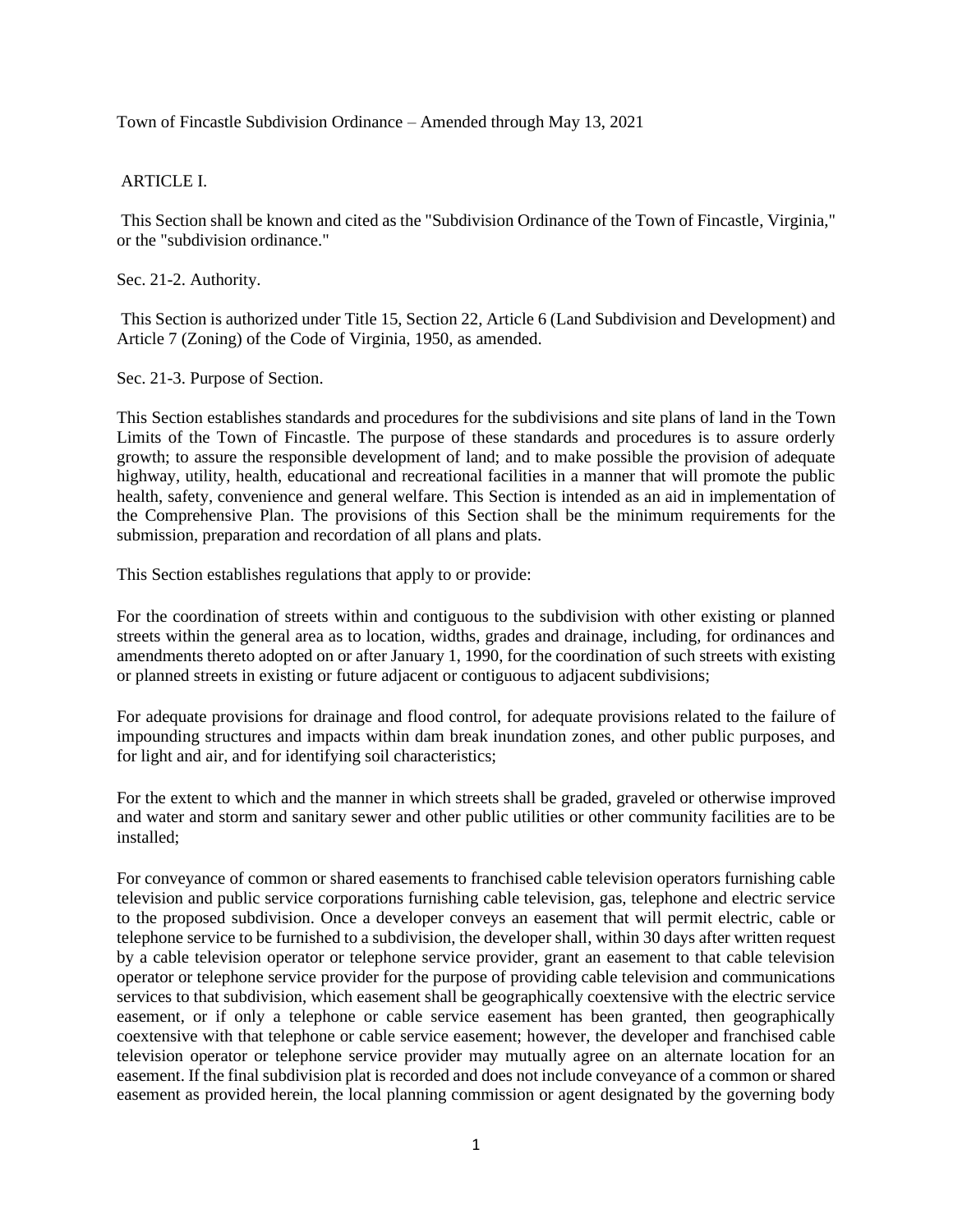to review and act on submitted subdivision plats shall not be responsible to enforce the requirements of this subdivision;

For monuments of specific types to be installed establishing street and property lines;

That unless a plat is filed for recordation within six months after final approval thereof or such longer period as may be approved by the governing body, such approval shall be withdrawn and the plat marked void and returned to the approving official; however, in any case where construction of facilities to be dedicated for public use has commenced pursuant to an approved plan or permit with surety approved by the governing body or its designated administrative agency, or where the developer has furnished surety to the governing body or its designated administrative agency by certified check, cash escrow, bond, or letter of credit in the amount of the estimated cost of construction of such facilities, the time for plat recordation shall be extended to one year after final approval or to the time limit specified in the surety agreement approved by the governing body or its designated administrative agency, whichever is greater;

For the administration and enforcement of such ordinance, not inconsistent with provisions contained in this chapter, and specifically for the imposition of reasonable fees and charges for the review of plats and plans, and for the inspection of facilities required by any such ordinance to be installed; such fees and charges shall in no instance exceed an amount commensurate with the services rendered taking into consideration the time, skill and administrator's expense involved. All such charges heretofore made are hereby validated;

For reasonable provisions permitting a single division of a lot or parcel for the purpose of sale or gift to a member of the immediate family of the property owner in accordance with the provisions of § 15.2-2244; and

For the periodic partial and final complete release of any bond, escrow, letter of credit, or other performance guarantee required by the governing body under this section in accordance with the provisions of 15.2-2245 of State Code.

Sec. 21-4. Jurisdiction and applicability of Section.

 (a) This Section shall constitute the comprehensive regulations governing all subdivision of land located within the Town of Fincastle. No land may be subdivided through the use of any legal description other than with reference to a plat approved by the Town in accordance with this Section.

 (b) No existing subdivision shall be modified except by approval in accordance with this and other applicable ordinances of the Town of Fincastle.

(c) This Section shall govern residential and nonresidential subdivisions.

Sec. 21-5. Adoption, amendment, and recordation of this Section.

 (a) The Planning Commission shall prepare and recommend the subdivision ordinance and transmit it to the Town Council. The Town Council shall approve and adopt a subdivision ordinance only after notice has been published, and a public hearing held, in accordance with Code of Virginia § 15.2-2204.

 (b) The Planning Commission on its own initiative may or at the request of the Town Council shall prepare and recommend amendments to the subdivision ordinance. The procedure for amendments shall be the same as for the preparation, recommendation, approval and adoption of the original ordinance;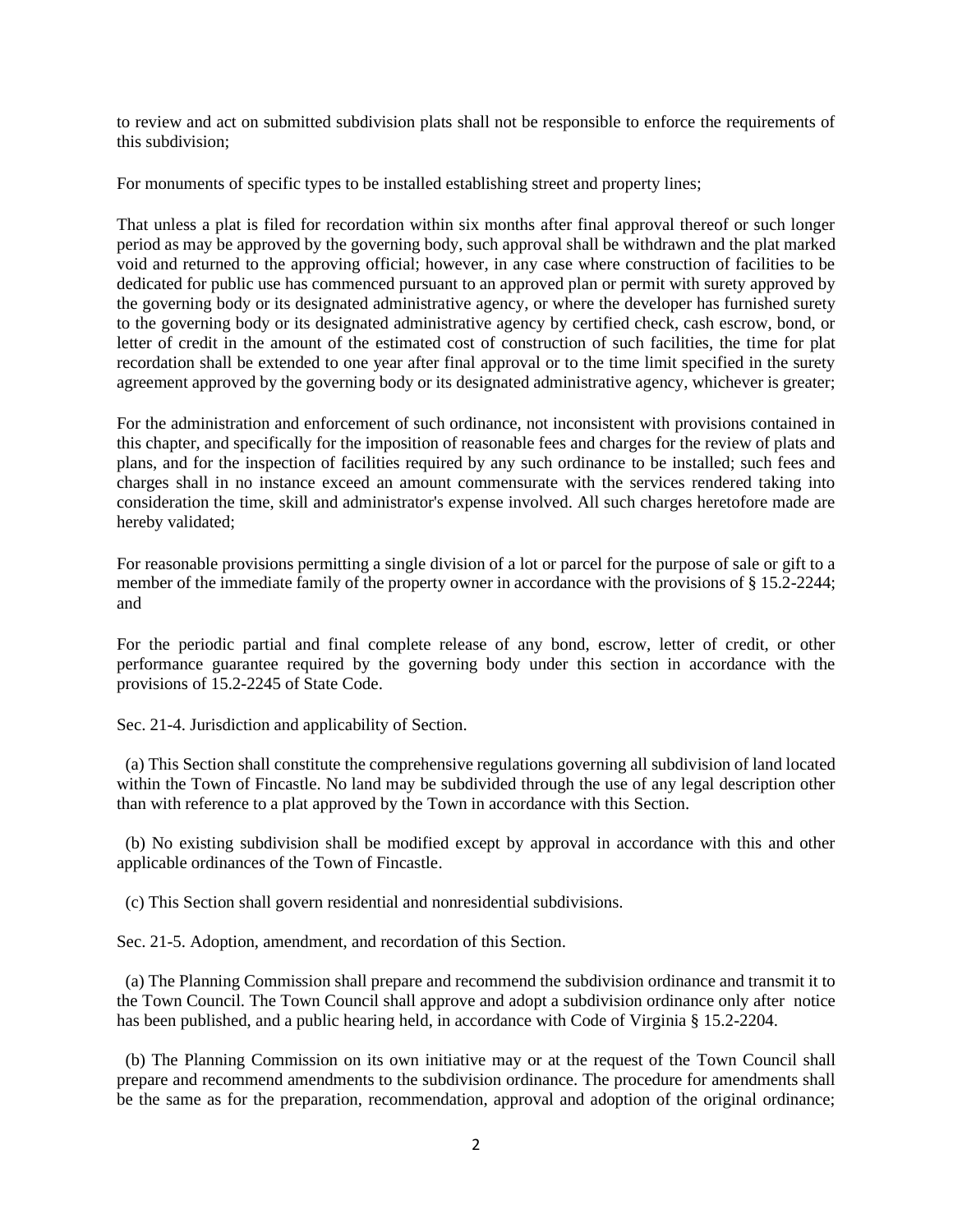provided hat no amendment shall be adopted by the Town Council without a reference of the proposed amendment to the Planning Commission for recommendation, nor until sixty (60) days after such reference, if no recommendation is made by the Commission.

(c) When the subdivision ordinance has been adopted or amended, a certified copy of the ordinance and any and all amendments thereto shall be filed in the office of the Town Manager, and in the clerk's office of the Botetourt County Circuit Court.

Sec. 21-6. Interpretation and meaning.

The provisions of this Section shall be the minimum requirements for submission, preparation and recordation of all plats and plans. Words used in the present tense include the future tense, except where the natural construction of this Section indicates otherwise; words in the singular number include the plural number, and words in the plural include the singular; "shall" is mandatory and not discretionary; "may" is permissive.

Sec. 21-7. Effective date.

(a) In order that land be subdivided in accordance with the purposes of this Section, this Section is hereby adopted, to become effective on \_\_\_\_\_\_ November 9, 2011 \_\_\_\_. This Section shall apply to all preliminary plats submitted thereafter and any reapprovals of expired preliminary plats when no construction plan has been submitted.

Sec. 21-8. Relationship to zoning ordinance.

The zoning ordinance and zoning map shall control the type and intensity of use of all property within the Town of Fincastle.

ARTICLE II.

#### ADMINISTRATION

Sec. 21-21. Agent.

(a) The Town Council shall appoint an agent to administer this Section as hereinafter specifically provided. The agent may not delegate his authority to other personnel except as specifically permitted by the Council or the Town Manager. The agent shall have the authority to approve subdivisions within the Town of Fincastle.

(b) The agent shall maintain a list and summary description of each land subdivision procedure described in this Section and shall make copies available to the public.

 (c) The agent will revise and update the provisions of this Section on a periodic basis due to State Code and related changes and will, from time to time, sponsor educational forums which will explain the provisions of this Section.

(d) All administration and enforcement of this Section shall be done in conformity with this Section.

Sec. 21-22. Administration and enforcement.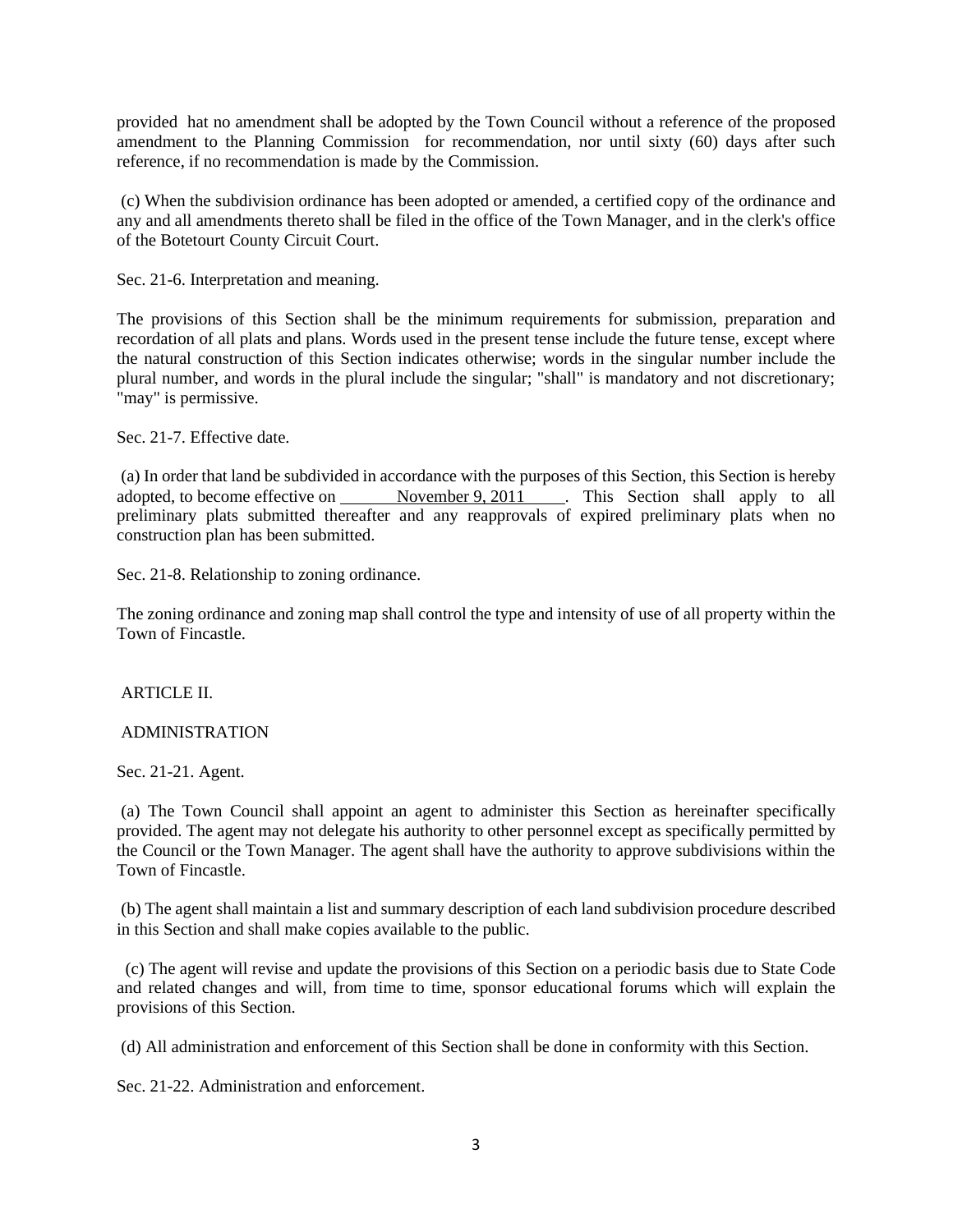(a) No person shall subdivide land without making and recording a plat of such subdivision and without fully complying with the provisions of this Section and the provisions of Code of Virginia § 15.2-2240 et seq.

(b) No plat of any subdivision subject to this Section shall be recorded unless and until it shall receive final approval as provided by this Section.

 (c) No person shall sell or transfer any land of a subdivision before such plat has been duly approved and recorded as provided herein, unless such subdivision was lawfully created prior to the adoption of a subdivision ordinance applicable thereto. Nothing herein shall be construed as preventing the recording of the instrument by which land is transferred or the passage of title between the parties to the instrument. (Code of Virginia § 15.2-2254).

(d) No person shall subdivide land in any way inconsistent with such conditions as may be imposed by any other action of the Town including special exception conditions, proffered conditions, Health Department requirements, Town water and sewer requirements, and the like.

 (e) The provisions of this Section shall not apply to any subdivision for which a currently effective preliminary plat was approved on or before the effective date of this Section. These plats or subdivisions shall be reviewed and acted on under applicable prior subdivision ordinances.

Sec. 21-23. General authority of the agent.

 (a) The agent shall exercise authority to review, approve and disapprove preliminary and final plats for the subdivision of land within the Town of Fincastle.

(b) In the performance of his duties under this Section, the agent may call for opinions or decisions, either verbal or written, from the Planning Commission or other departments in considering details of any submitted plat. This authority by the agent shall have particular reference to the resident highway engineer and the Health Department.

 (c) In addition to the regulations contained in this Section for the platting of subdivisions, the agent may, from time to time, establish any reasonable additional administrative procedures deemed necessary for the proper administration of this Section.

Sec. 21-24. Approval by agent of preliminary plats.

The agent shall exercise authority to review, approve and disapprove the preliminary plats for major subdivisions of land within the Town of Fincastle. The agent shall ensure that the development is rationally designed in accordance with this Section. His review shall be guided by the following standards:

 (1) Suitability to topography. If the site contains floodplains, wetlands or slopes steeper than fifteen (15) percent, the proposed development shall be designed to protect against such dangers as erosion, sedimentation, flooding, landslide or subsidence.

(2) Infrastructure. All roads, water systems, sewer systems, storm drainage systems, solid waste collection systems, and other utilities and service shall be coordinated with the existing and planned systems in the surrounding area and shall be designed and constructed so as to minimize the cost of operation and maintenance.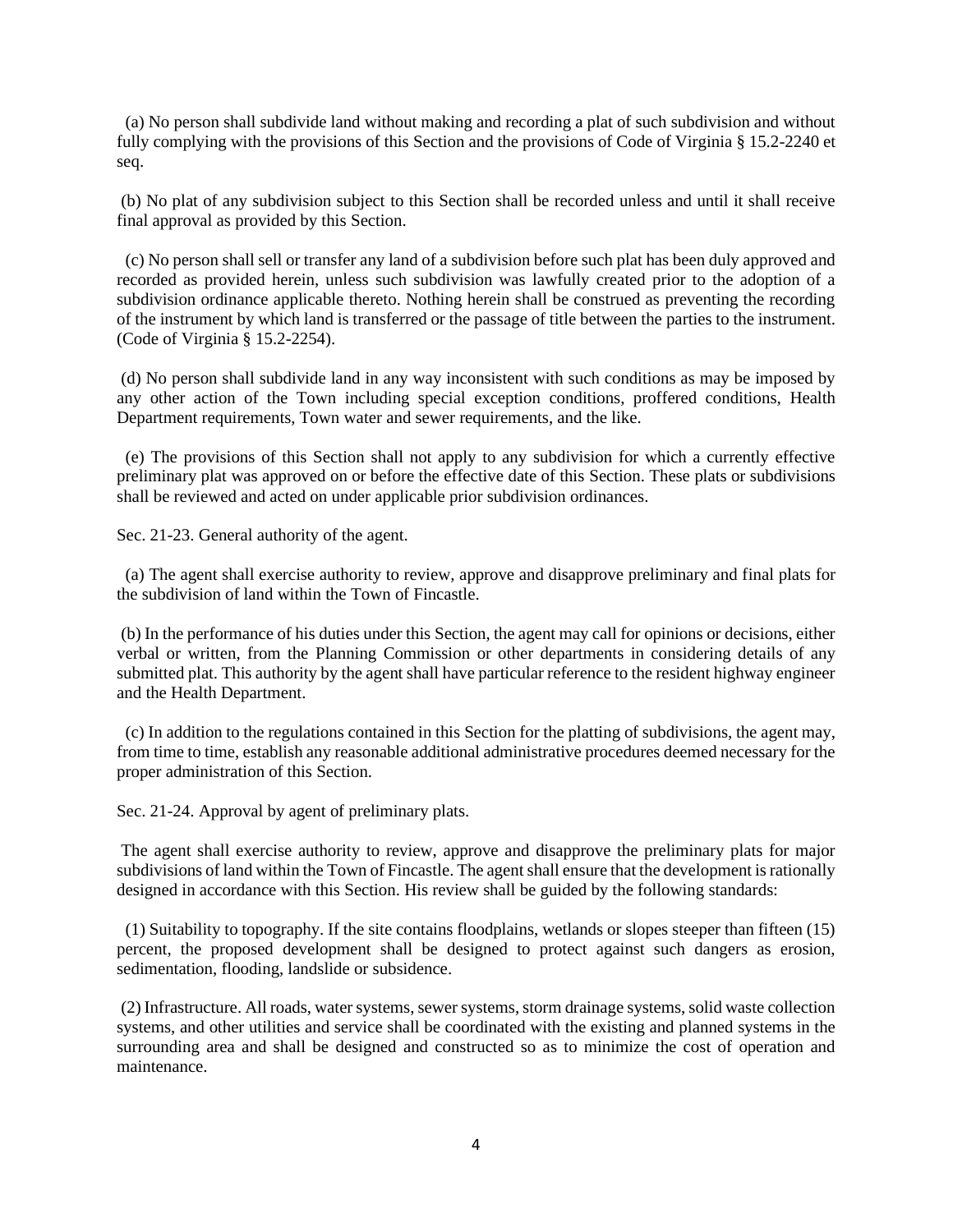(3) Phasing. Proposed development shall be phased in a manner that will promote orderly growth and allow for planned improvements to the highway system and other infrastructure in coordination with any capital improvements plan and the VDOT six-year improvement plans.

Sec. 21-25. Exceptions.

(a) An applicant may request an exception to the substantive requirements contained in this Section, by submitting in writing the request, including evidence for justification, to the agent. The Planning Commission may grant such an exception upon evidence presented by the applicant that an exception is warranted due to an unusual situation or that strict adherence to the requirements would result in substantial injustice or hardship.

(b) No such exception shall be granted that the Planning Commission finds would conflict with the comprehensive plan, or would conflict with the applicable requirements of the zoning ordinance. Further, no exception granted pursuant to this section shall affect the applicant's obligation to comply with requirements which are established by separate authority in accord with state or Town code, nor may any exception relating to agreements and surety be granted pursuant to this section.

(c) The Planning Commission all conduct a public hearing on the application for an exception, in accordance with the procedures for public hearing as provided for in the Code of Virginia § 15.2-2204.

(d) The Planning Commission shall act on the application for exception within sixty (60) days from the date the application was officially submitted. At least ten (10) days prior to final action, the agent or Planning Commission shall give notice by publication in a newspaper having general circulation in the Town.

(e) The Planning Commission shall grant or deny each request, stating the reasons therefore.

Sec. 21-26. Private easements, covenants, contracts.

 (a) This Section bears no relation to any private easement, covenant, agreement or restriction, nor is the responsibility of enforcing such private easement, covenant, agreement or restriction implied herein to any public official. When this Section calls for more restrictive standards than are required by private contracts, the provisions of this Section shall control.

 (b) This Section is not intended to interfere with, abrogate or annul any order of a court of competent jurisdiction, statute, regulation, or other provision of law. Where any provision of this Section imposes restrictions different from those imposed by any other provision of Town ordinances or regulations or other provisions of law, whichever provisions are more restrictive or imposed higher standards shall control, unless the intent is clearly otherwise.

Sec. 21-26.1. Off-site improvements.

 (a) An applicant may provide voluntary, non-reimbursable funding for off-site road improvements. Such improvements must be recommended by the agent, and approved by the Town Council, the County where applicable, and VDOT.

 (b) Off-site water and sewer improvements shall be controlled by the General Rules and Regulations and Development Rules and Regulations for water and sewer services for the Town of Fincastle, and relevant state and federal law.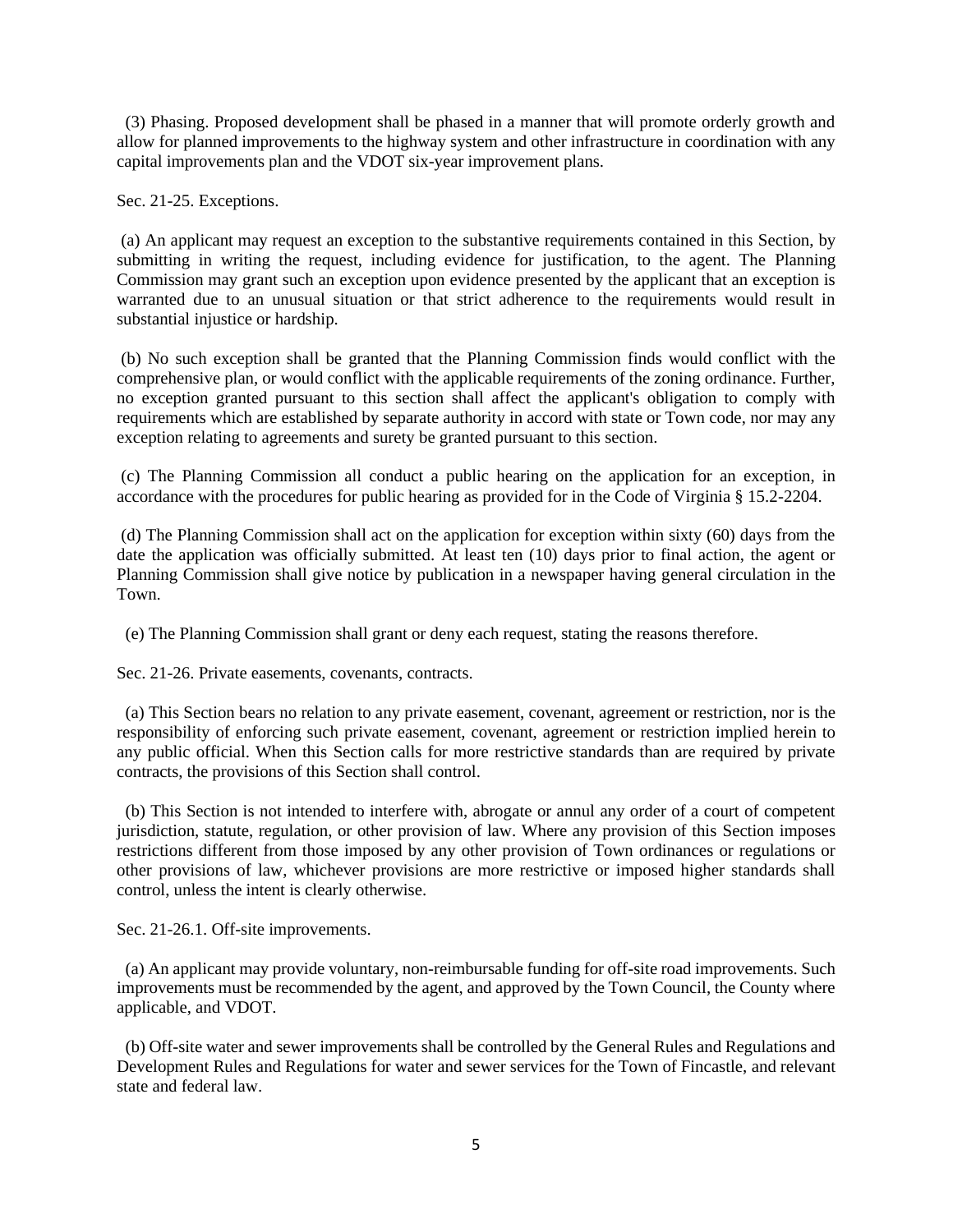(c) Off-site improvements for erosion and sediment control and stormwater runoff control shall be controlled by Botetourt County Erosion and Sediment Control and stormwater runoff regulations and relevant state and federal law, under the regulatory supervision of Botetourt County (Erosion and Sediment control for the Town).

(d) Where the construction or improvement of a subdivision of land makes necessary, at least in part, the installation of new or improved sewerage, water, or drainage facilities located outside the property limits of the subdivision, the subdivider or developer of the subdivision shall pay a proportionate share of the cost of the facilities, in accordance with this section and Section §15.2-2243 of State Code.

(Amended 5/13/2021)

Sec. 21-26.2. Environmental review.

The agent may require an applicant to provide a Phase I and Phase II environmental site assessment. The assessment must meet generally accepted national standards for such assessments, such as those developed by the American Society for Testing and Materials. A Phase II environmental site assessment shall only be required if the agent deems it to be reasonably necessary based on the findings of the Phase I assessment. The Town Council may establish a reasonable fee for the administrative review of such environmental assessments.

The agent shall require an applicant to disclose conditions which may result in site contamination or other adverse environmental conditions. Remediation of such conditions may be required prior to subdivision approval.

Sec. 21-27. Provisions for nonresidential development.

(a) Nonresidential subdivisions shall be subject to the provisions and requirements of this Section. It is the intent of this section that site plan review and nonresidential subdivision plat review may proceed simultaneously through the approval process outlined in this Section.

(b) In addition to the principles and standards of this Section which refer to subdivision design, the applicant shall demonstrate that the street, parcel and block pattern proposed for a nonresidential subdivision is specifically adapted to the uses anticipated and takes into account other uses in the vicinity. The following principles and standards shall be observed:

 (1) Proposed nonresidential parcels shall be suitable in area and dimensions to the types of nonresidential development anticipated.

 (2) Streets shall be adequate to accommodate the type and volume of traffic anticipated to be generated thereon, and shall comply with current VDOT standards.

(3) Every effort shall be made to protect adjacent residential areas from potential nuisance from a proposed nonresidential subdivision, including the provisions of extra depth in parcels backing up to existing or imminent residential development and provisions for a permanently landscaped buffer strip, when and where necessary.

 (4) Streets carrying nonresidential traffic, especially truck traffic, shall not normally be extended to the boundaries of adjacent existing or potential residential areas and shall be designed and constructed so as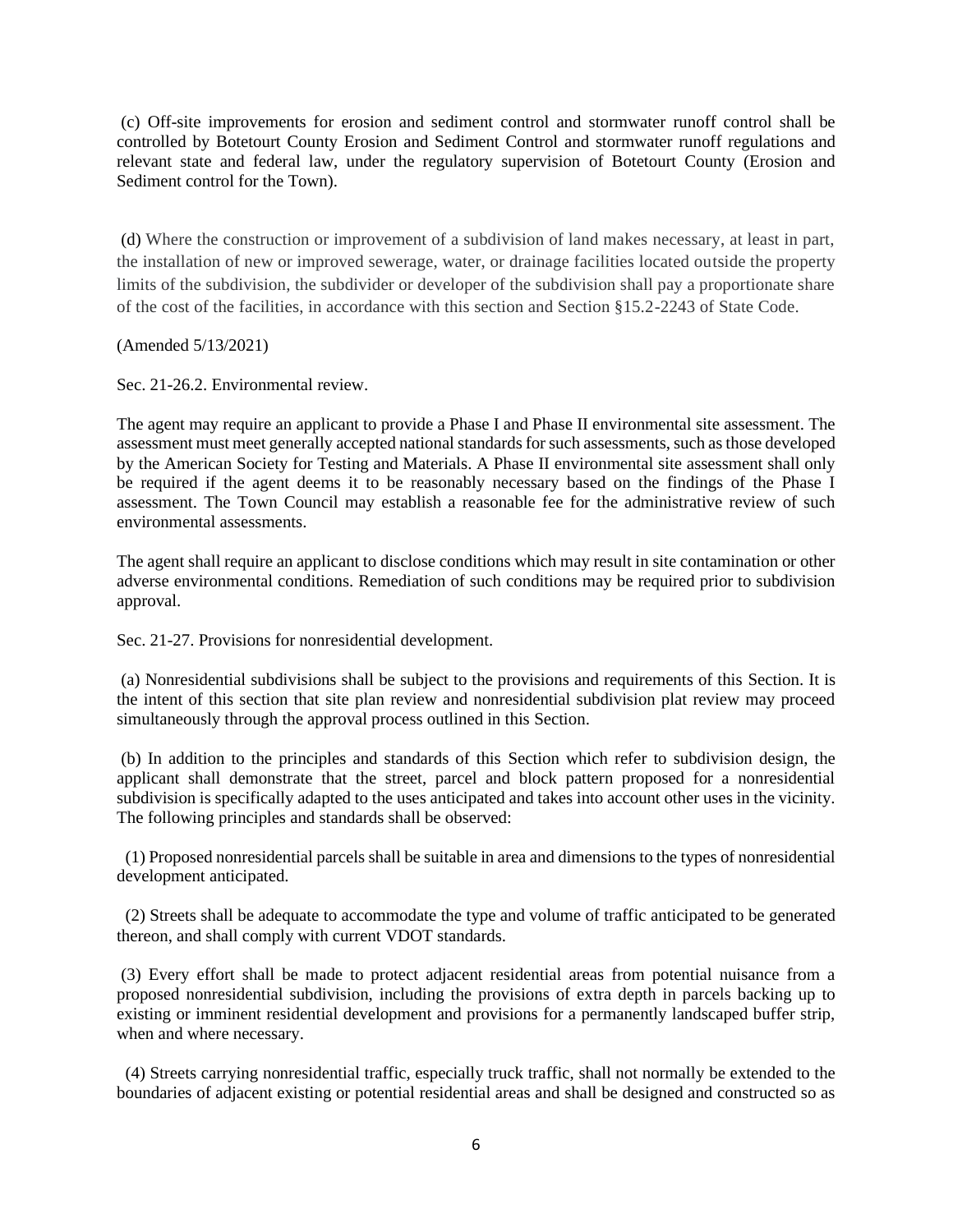to ensure coordination with other existing and planned roads within the general area as to arrangement, character, extent, grade, width, location and drainage. Inter parcel access between nonresidential uses shall be provided whenever it is determined that there is potential to reduce the number of public road access points and/or reduce traffic on public roads.

Sec. 21-28. Planned unit development.

Reserved.

Sec. 21-29. Condominium development.

The provisions of this Section shall apply to any condominium development in the same manner as they would apply to a physically identical project or development under a different form of ownership.

Sec. 21-30. Vesting.

Questions related to the vested rights of an owner or applicant shall be controlled by the Code of Virginia § 15.2-2307, which is incorporated herein by reference.

Sec. 21-31. Schedule of fees.

There shall be reasonable fees and charges not to exceed an amount commensurate with the costs incurred for administration, examining plans and plats, making investigations, advertising, travel, or other work incidental to the review of plats or plans. Such fees shall be payable to the Town of Fincastle and the County of Botetourt where applicable, in the amount set by the Town Council and/or Botetourt County Board of Supervisors and maintained in the agent's office.

The fees for subdivision reviews *are set by the Town Council. A schedule of the current fee amounts is available at the Town office. (revised December 12, 2019)*

Sec. 21-32. Penalties.

Any person violating the foregoing provisions of this section shall be guilty of a misdemeanor and, upon conviction, shall be subject to a fine of not more than five hundred dollars (\$500.00) for each lot or parcel of land so subdivided, transferred or sold; and the description of such lot or parcel by metes and bounds in the instrument of transfer or other document used in the process of selling or transferring shall not exempt the transaction from such penalties or from the remedies herein provided. Each day after the first during which violation shall continue shall constitute a separate violation punishable by a fine.

ARTICLE III.

#### DEFINITION OF TERMS

Sec. 21-51. Definitions.

(a) General usage.

(1) This article shall be read in conjunction with the zoning ordinance and other relevant Sections of the Fincastle Town Code.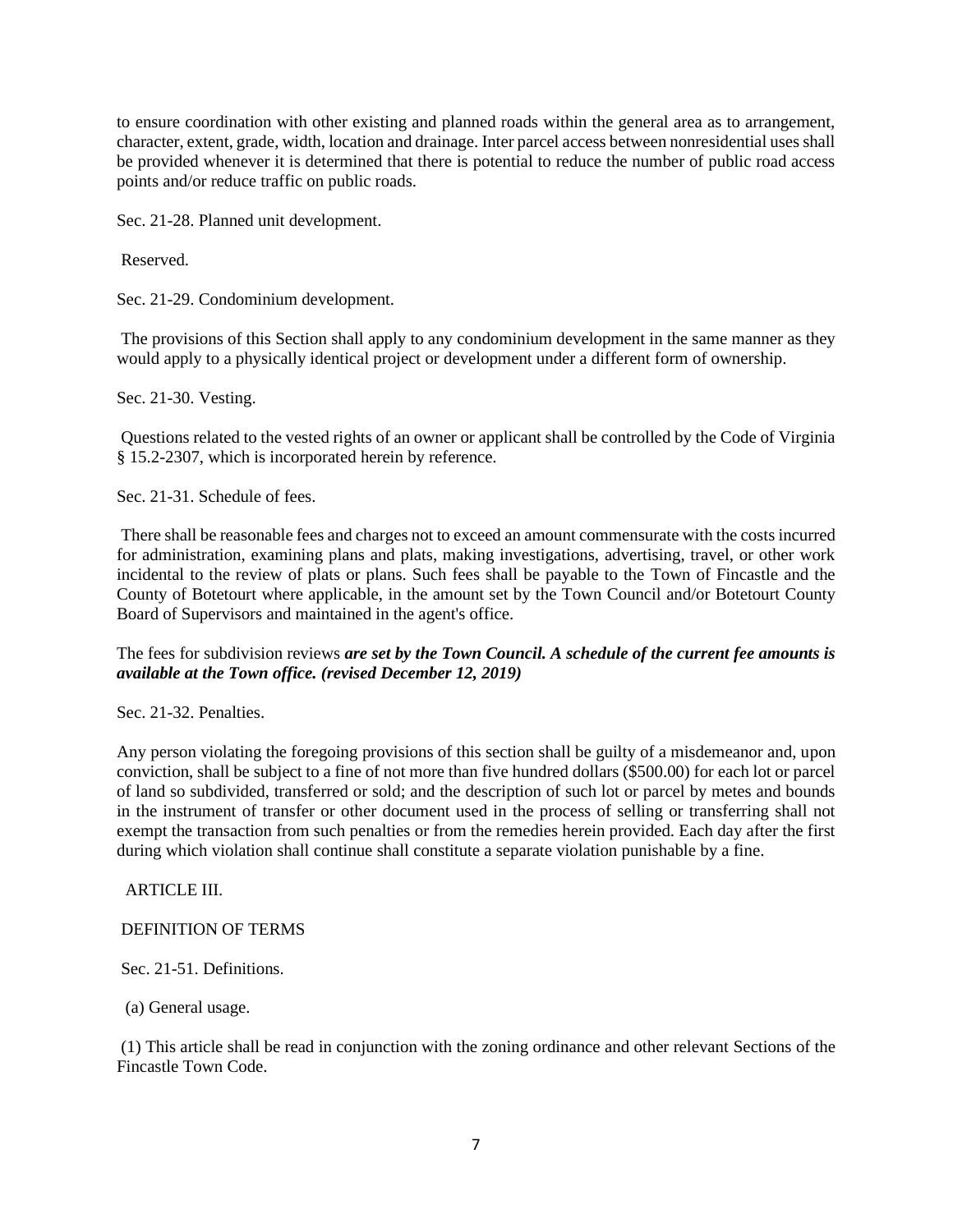(2) As used in this Section, unless obvious construction of the wording indicates otherwise, words used in the present tense include the future tense; words in the singular number include the plural number; and words in the plural number include the singular number.

(3) "Shall" means mandatory.

(4) Words in the masculine gender include the feminine gender.

(5) "May" is permissive.

(6) "Adjacent" means contiguous.

(7) In the event a subsequent amendment to the state enabling language supersedes any provisions of this Section, the requirements of the amendments shall be administered in place of the superseded ordinance provisions until such time as this Section is amended.

 (8) Unless otherwise specified, all distances shall be measured horizontally and at right angles or radially to the line in relation to which the distance is specified.

(9) Unless otherwise specified, the term "day" shall mean calendar day (Monday through Sunday) and working day shall refer to Monday through Friday.

 (10) The word "lot" includes the word plot; the word "used" includes the terms designed, intended, arranged or to be used.

(11) The terms "land use" and "use of land" shall include the use of buildings and structures.

(b) Meaning of words. Any word, term or phrase used in this Section not defined below shall have the meaning ascribed to the word in the most recent edition of Webster's Unabridged Dictionary, unless in the opinion of the agent, the context or the established customs or practices of the Town of Fincastle justify a different or additional meaning. Further, for the purpose of this Section, certain words and terms are to be interpreted as follows:

Agent or subdivision agent: The representative of the Town Council who has been appointed to serve as its agent in administering this Section, as hereinafter specifically provided.

Alley: A permanent public or private right-of-way providing a secondary and/or service means of vehicular access to the side or rear of those projects whose principal frontage is on some other street.

Applicant: The owner of land proposed to be subdivided or his representative; also "subdivider."

Application, active: A subdivision or site plan application of any kind that has been officially accepted for review by the Town and is currently in some stage of processing by the Town.

Application, inactive: A subdivision or site plan application of any kind that has been officially accepted for review by the Town but which has had processing suspended either by request of the applicant or by having no contact or activity occur in regard to the application by the applicant for a period of at least six (6) months.

Approved base: For the purpose of street construction, a type of soil, as defined or approved by VDOT, that will drain properly.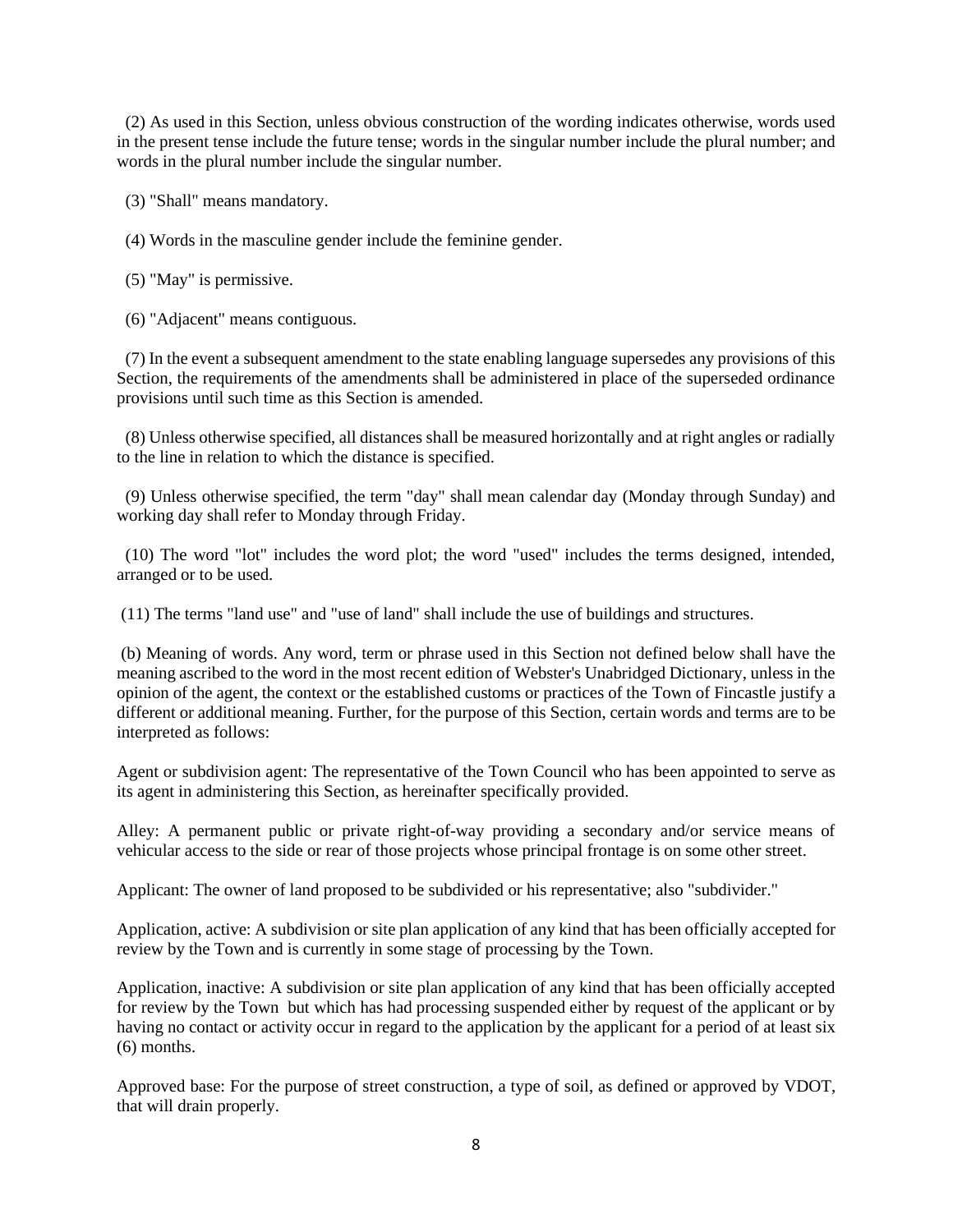Approved drainage: For the purpose of street construction, grading and ditching to effectuate removal of water from the street.

Block: A tract of land bounded by streets or by a combination of streets, public areas, cemeteries, railroad rights-of-way, shorelines of waterways or subdivision boundary lines.

Bond: Any form of security, including certified check or cash escrow; a personal, corporate or property bond, with surety satisfactory to the Town Council or its designee; a construction contract and contractor's bond, with surety satisfactory to the Town Council or its designee; and a bank or savings and loan association's letter of credit on certain designated funds satisfactory to the Town Council or its designee as to the bank or savings and loan association. All such bonds or other form of security shall be subject to the approval of the Town Council or its designee as to form and amount.

Boundary line adjustment: The adjustment of the boundary line between two (2) or more lots or the vacation of a lot line for the purpose of combining two or more lots, but not including any action which would result in a creation of additional building lots or the vacation of any street, alley, easement for public passage or other public feature, or the combination of properties covered by different covenants and restrictions.

Building envelope: That area within which the principle structure may be located in compliance with all minimum setback requirements of the zoning ordinance.

Building setback: The minimum distance that a building must be set back from the front lot line or other lot lines as may be specified.

Central sewage system: A community sewer system, including collection and treatment facilities, established by the developer to serve a new subdivision in an area not served by a public sewage system, and which conforms to the design specifications required by the Health Department, the County Code, and the Town Code, and has received approval from those bodies.

Central water system: A private water company formed by a developer to serve a new community development in an area not served by a public water system and which conforms to the design specifications required by the Health Department, the County Code and Town Code and has received approval from those bodies. This includes water treatment and distribution facilities.

Commission: The Planning Commission of the Town of Fincastle.

Condominium: A building or group of buildings in which dwelling units or floor area are owned individually and the structure, common areas and facilities are owned by all owners on a proportional, undivided basis.

Community water or sewer: A water or sewer system owned and operated by a private individual or corporation approved by the Town Council and properly licensed by the Commonwealth of Virginia and subject to special regulations as set forth in this Section. (Also see public utility, water or sewer system).

Conservation easement: An easement granting a right or interest in real property that retains land or water areas predominately in their natural, scenic, open, or wooded condition, preserving such areas as suitable habitat for fish, plants, or wildlife, or maintaining existing land uses.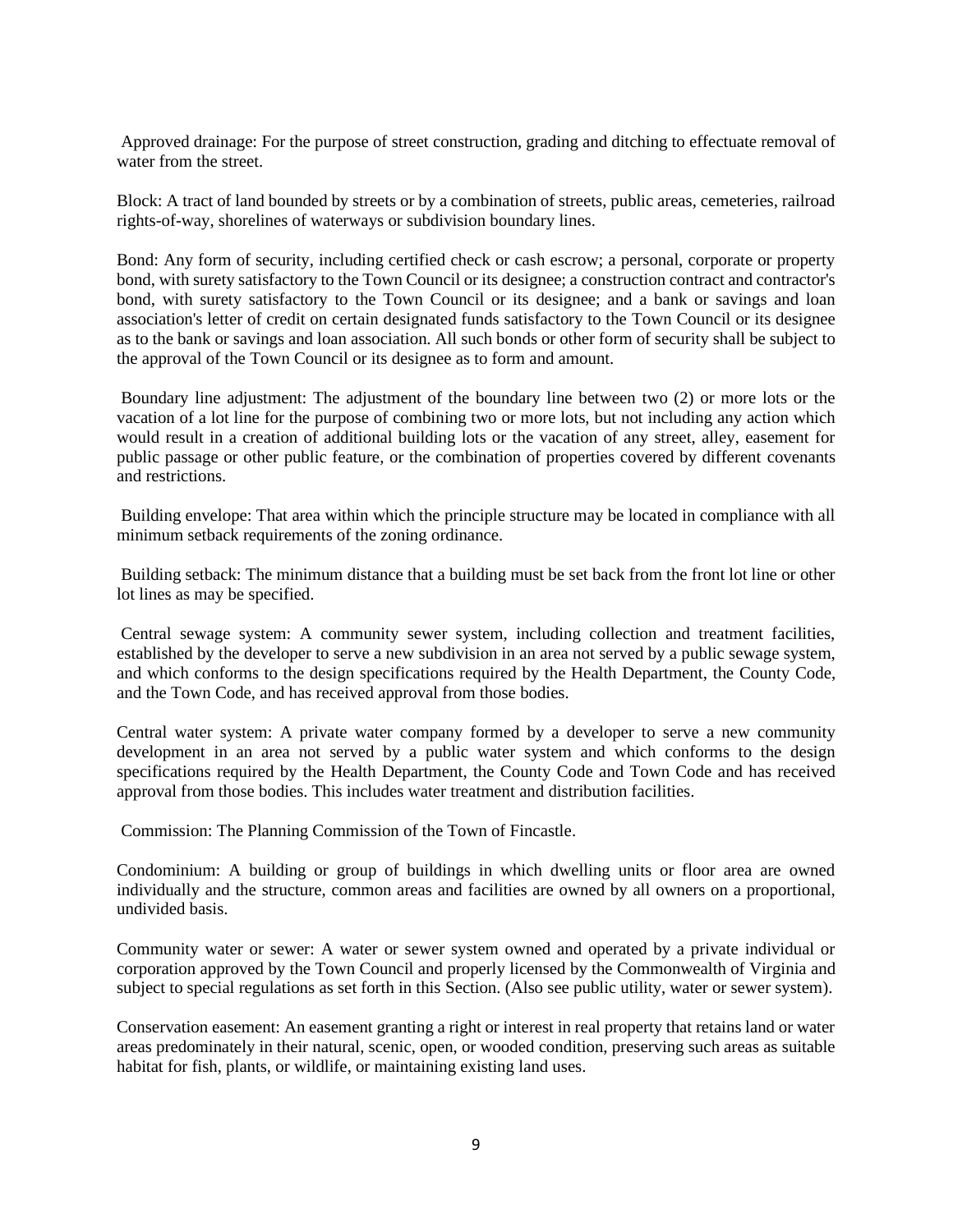Cul-de-sac: A street with only one outlet and having an appropriate turnaround for a safe and convenient reverse traffic movement, which meets the design and construction standards of the Virginia Department of Transportation.

Dedicate or dedication: To appropriate, or an appropriation of, land to some public use, made by the owner and accepted for such use on behalf of the public or in accordance with the Code of Virginia § 15.2- 2265.

VDOT standards: The "Subdivision Street Requirements," Virginia Department of Highways and Transportation (June 26, 1981); "Road and Bridge Standards," Vols. I and II, Virginia Department of Highways and Transportation (1986); and comparable or later revisions of these works.

Developer: A legal or beneficial owner of property being subdivided, whether or not represented by an agent.

Development: Any manmade change to improved or unimproved real estate including, but not limited to, construction or alteration of buildings or other structures, the placement of manufactured homes, streets and other paving, utilities, filling, grading, excavation, mining, dredging or drilling operations.

Distance or area: Refers to measurement in a horizontal plane.

Easement: A grant by a property owner of an interest in real property for specific purposes.

Engineer: An engineer licensed by the commonwealth.

Family or immediate family: The natural or legally defined offspring, parents, spouse, siblings, grandparents, grandchild, nieces or nephews of the subdivider.

Final subdivision plat: The map of a subdivision submitted to the agent for final approval and subsequently to be recorded with the Botetourt County Circuit Court.

Governing body: The Town Council of the Town of Fincastle.

Grade: The slope of a road or other public way, specified in percentage terms.

Health official: The director of the County Department of Health or his designated deputy.

Highway engineer: The resident engineer employed by the VDOT.

Individual sewage disposal system: A septic tank, seepage tile sewage disposal system or any other approved sewage treatment device, that conforms to the requirements and specifications of the Health Department and any other applicable County and Town Code standards.

Lot: A numbered and recorded portion of a subdivision having fixed boundaries, designated on a plot or survey and created in conformance with this Section.

Lot corner: A lot abutting on two (2) or more streets at their intersection, where the interior angle of the intersection does not exceed one hundred thirty-five (135) degrees. The front shall be deemed to be the shortest of the sides fronting on streets. For purposes of regulation, all corner lots shall be designated at the time of subdivision as fronting on a single street, and all yard and building requirements shall be based upon that designation.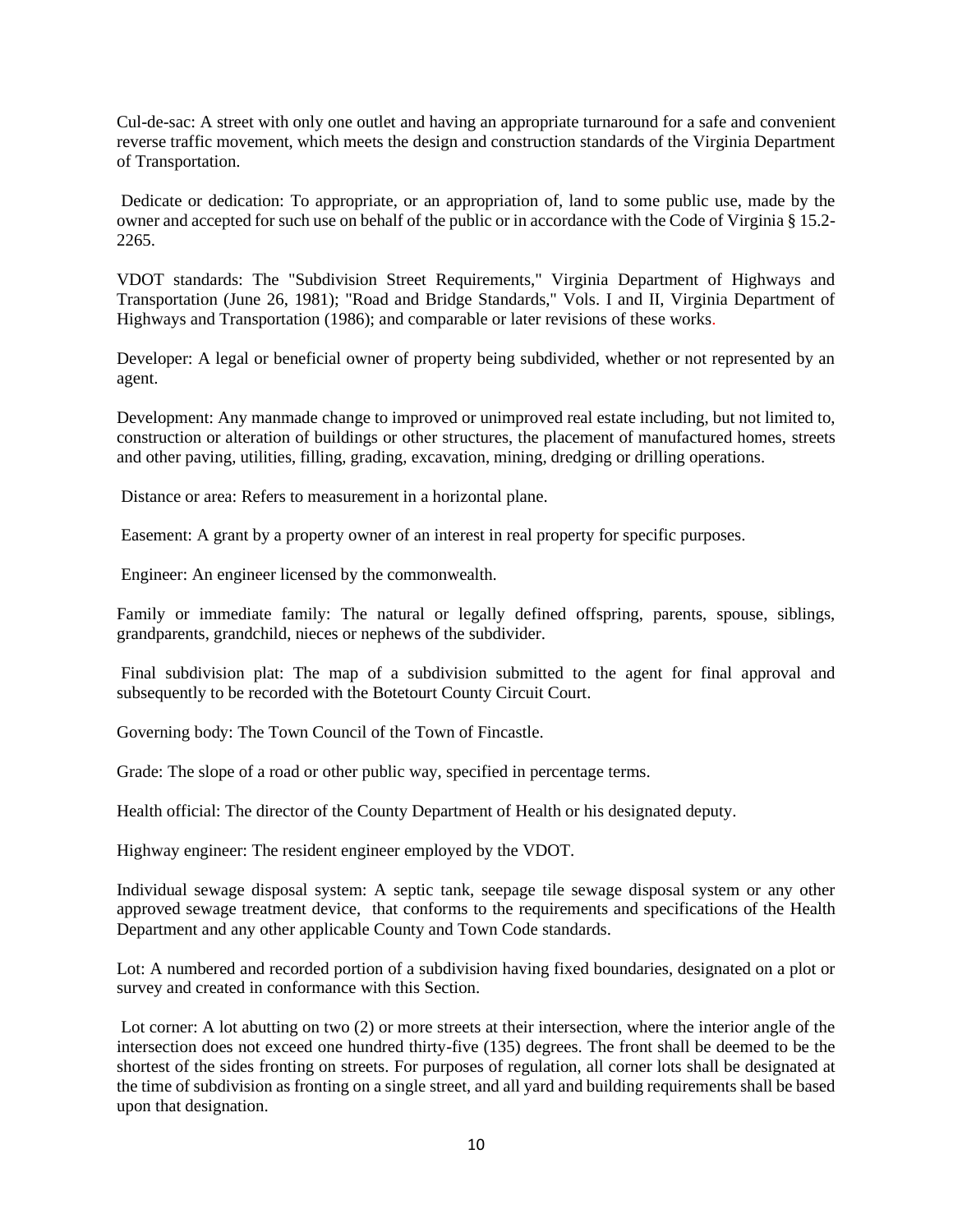Lot, depth of: The average horizontal distance between the front lot line and the rear lot line, measured along a straight line.

Lot, double frontage: An interior lot having frontage on two (2) streets.

Lot, improvement: Any building, structure, place, work of art or other object, or improvement of the land on which they are situated, constituting a physical betterment of real property, or any part of such betterment. Certain lot improvements shall be properly bonded as provided in this Section.

Lot, interior: A lot other than a corner lot.

Lot line: The boundary line of a lot that separates it from adjoining lots or from street right-of-way.

Lot, pipe stem: A lot which meets the required frontage, but which is configured with a panhandle or pipestem portion forming an access corridor to the bulk of the lot which is located behind lots or parcels. (May also be referred to as a flag lot)

Lot of record: A lot which has been recorded in the office of the clerk of the circuit court of the County.

Lot, width of: The mean horizontal distances between the side lot lines.

Major subdivision: A subdivision creating six (6) or more lots.

Minor subdivision: A subdivision creating five (5) or fewer lots, including the remainder, if any, of the parent tract as one of the lots.

Monument: A boundary marker, classed as natural or artificial, indicating the lines and boundaries of a lot.

Nonresidential subdivision: A subdivision the intended use of which is other than residential, such as commercial or industrial. Such subdivision shall comply with the applicable provisions of this Section.

Parent parcel; parent tract: The original lot or lots of record from which a subdivision is created.

Plat: A map representing a subdivision of a parcel of land into lots, blocks and streets or other divisions and dedications.

Preliminary plat: The preliminary drawing or drawings, including the elements required by this Section, indicating the proposed manner or layout of the subdivision to be submitted to the agent for approval.

Private road or street: Means any roadway not maintained by the VDOT, whether or not the road has been built to state specifications.

Property: Means any tract, lot, parcel or several of such tracts, lots or parcels collected together for the purpose of subdividing.

Resubdivision: A change in a recorded subdivision plat if such change affects any street layout on such plat or area reserved thereon for public use or any lot line between two separate subdivisions with different covenants and restrictions and/or different proffered conditions.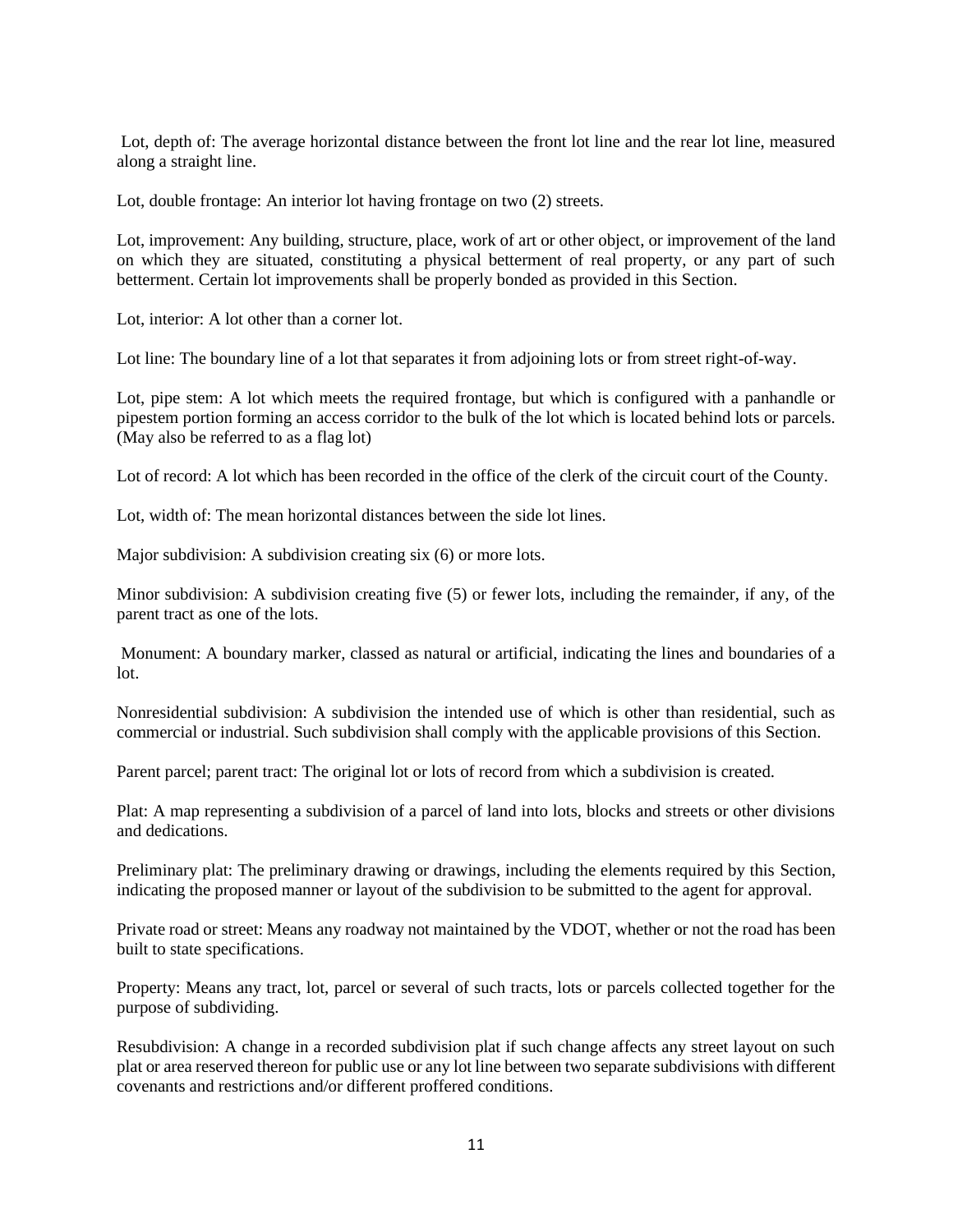Right-of-way: A strip of land occupied or intended to be occupied by a street, crosswalk, railroad, road, electric transmission line, oil or gas pipeline, water main, sanitary or storm sewer main, shade trees, bicycle trails, or for another special use that is granted to the user or a separate strip with title vested in the user.

Rights-of-way intended for streets, crosswalks, water mains, sanitary sewers, storm drains, shade trees or any other use involving maintenance by a public agency shall be dedicated to public use either as an easement or as a conveyance of title as required by the subdivision agent.

Street: The principal means of vehicular access to abutting properties.

Street or alley, public use of: A right-of-way improved for vehicular traffic whether called street, highway, thoroughfare, parkway, through road, avenue, boulevard, lane, place, mall or otherwise designated.

Street categories: The categories of subdivision streets divided into traffic volume classifications by VDOT.

Street, service drive: A public right-of-way generally parallel and contiguous to a major highway primarily designed to promote safety by eliminating hazardous ingress and egress to the right-of-way by providing safe and orderly points of access to the highway.

Street, width: The total width of the strip of land dedicated or reserved for public travel, including roadways, curbs, gutters, sidewalks and planting strips.

Subdivider: An individual, corporation or registered partnership, executors, heirs, their successors in interest, except for immediate family, owning any tract, lot or parcel of land to be subdivided, or a group of two (2) or more persons owning any tract, lot or parcel of land to be subdivided, or any of the above, who have given their power of attorney to one of their group, to another individual or to a corporation or partnership to act on their behalf in planning, negotiating for, representing or executing the purpose of the subdivision.

Subdivision: Division of any tract, parcel or lot of land, into two (2) or more parts, at one time or any extended period of time, for the purpose of transfer of ownership or building development.

Surveyor: A surveyor licensed by the Commonwealth of Virginia.

ARTICLE IV.

APPROVAL OF PLATS

DIVISION 1.

IN GENERAL

Sec. 21-61. Platting required.

Any owner or developer of any tract of land situated within the Town who subdivides that land shall have a plat of such subdivision made and have it recorded in the office of the clerk of the circuit court of Botetourt County. No such plat shall be recorded unless and until it shall have been submitted, approved and certified by the agent in accordance with the regulations set forth in this Section.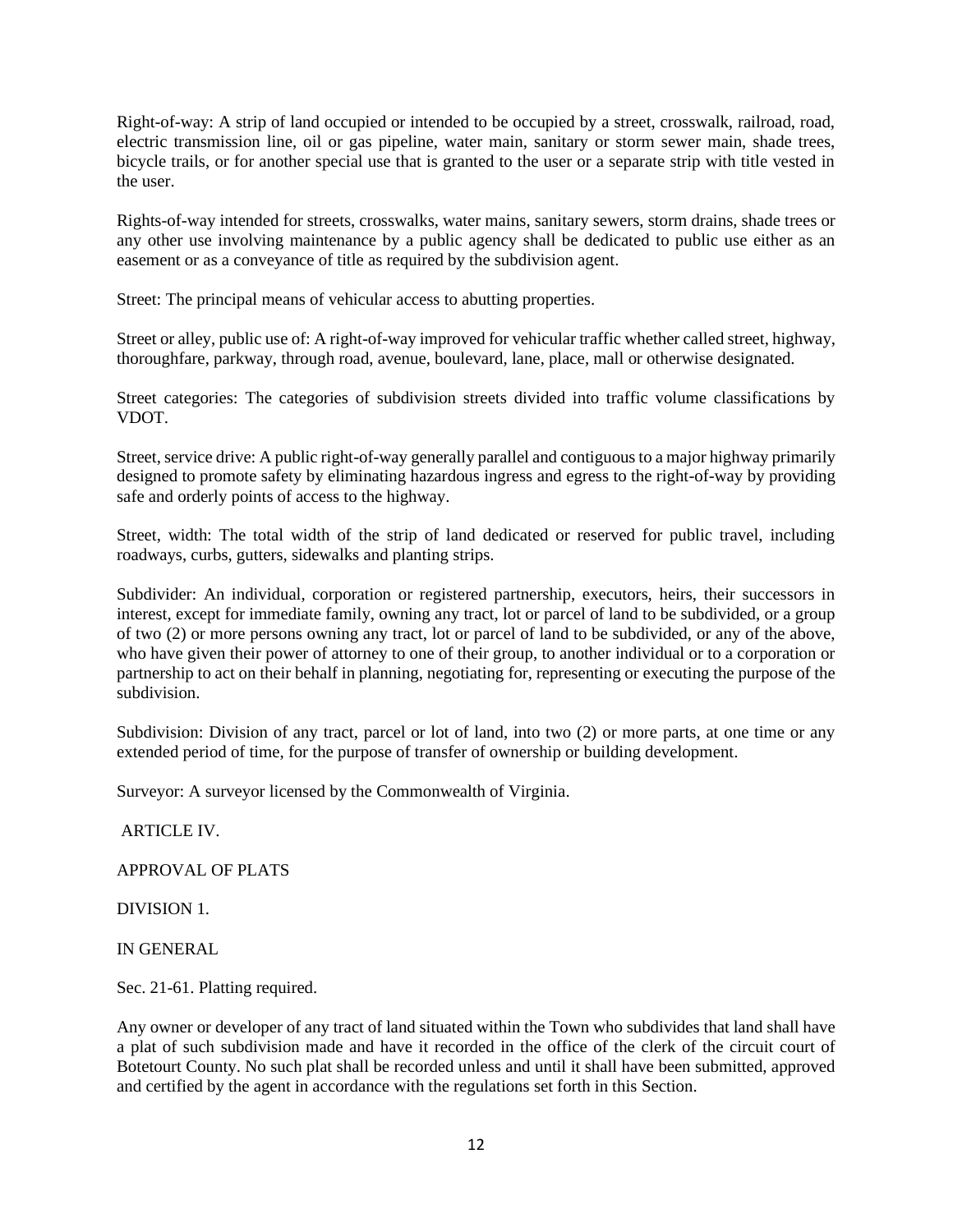Sec. 21-62. Preparation and certification of plats.

Every plat shall be prepared by a surveyor, duly licensed by the state, who shall endorse upon each plat certificate signed by him setting forth the source of the title of the land subdivided and the place of record of the last instrument in the chain of title. When the plat is of land acquired by more than one source of title, the outlines of the several tracts shall be indicated upon such plat, with an inset block or by means of a dotted or dashed boundary upon the plat.

Sec. 21-63. Mutual responsibility.

There is mutual responsibility between the subdivider and the Town to divide the land so as to improve the general land use pattern of the area being subdivided.

Sec. 21-64. Reserved.

Sec. 21-65. Flooding and other hazards.

 (a) Land subject to flooding shall not be platted for residential occupancy, nor for such other uses as may increase dangers to health, life or property, or aggravate erosion or flood hazard. Such land, if any, within any subdivision shall be set aside on the plat for such uses as shall not be endangered by periodic or occasional inundation or shall not produce conditions contrary to public welfare.

 (b) The applicant for any subdivision of lots shall submit with his application a statement by a licensed surveyor or engineer as to whether or not any property in the proposed subdivision lies within the 100 year floodplain. When property lies within the 100-year floodplain, the extent of the floodplain shall be shown on the plat.

Sec. 21-66. Preliminary sketch.

# *All applicants seeking subdivision approval are encouraged to meet with the Town's agent as early as possible in the design and planning process. Meetings between the Town and applicant prior to the submission of a preliminary or final plat will help to smooth the approval process. (Revised December 12, 2019)*

Sec. 21-67. Approval process, major subdivisions.

 (a) Submission and acceptance of preliminary plat. After obtaining advice from the agent as to the conformance of the preliminary sketch to the subdivision regulations, the applicant shall submit a preliminary plat, in accord with the subdivision requirements provided for herein. The agent shall review the preliminary plat within twenty one (21) days to determine whether it is in substantial conformance with the requirements of this Section. If deemed to be in substantial conformance, the plat is thereby accepted for processing and so noted by the agent on the plat. Upon making such determination that all documents are in order, the preliminary plat shall be deemed to be officially submitted. The date of this determination shall be deemed the filing date for the preliminary plat. If it is not accepted by the agent, the agent shall submit the reasons in writing to the applicant within twenty one (21) days. The agent's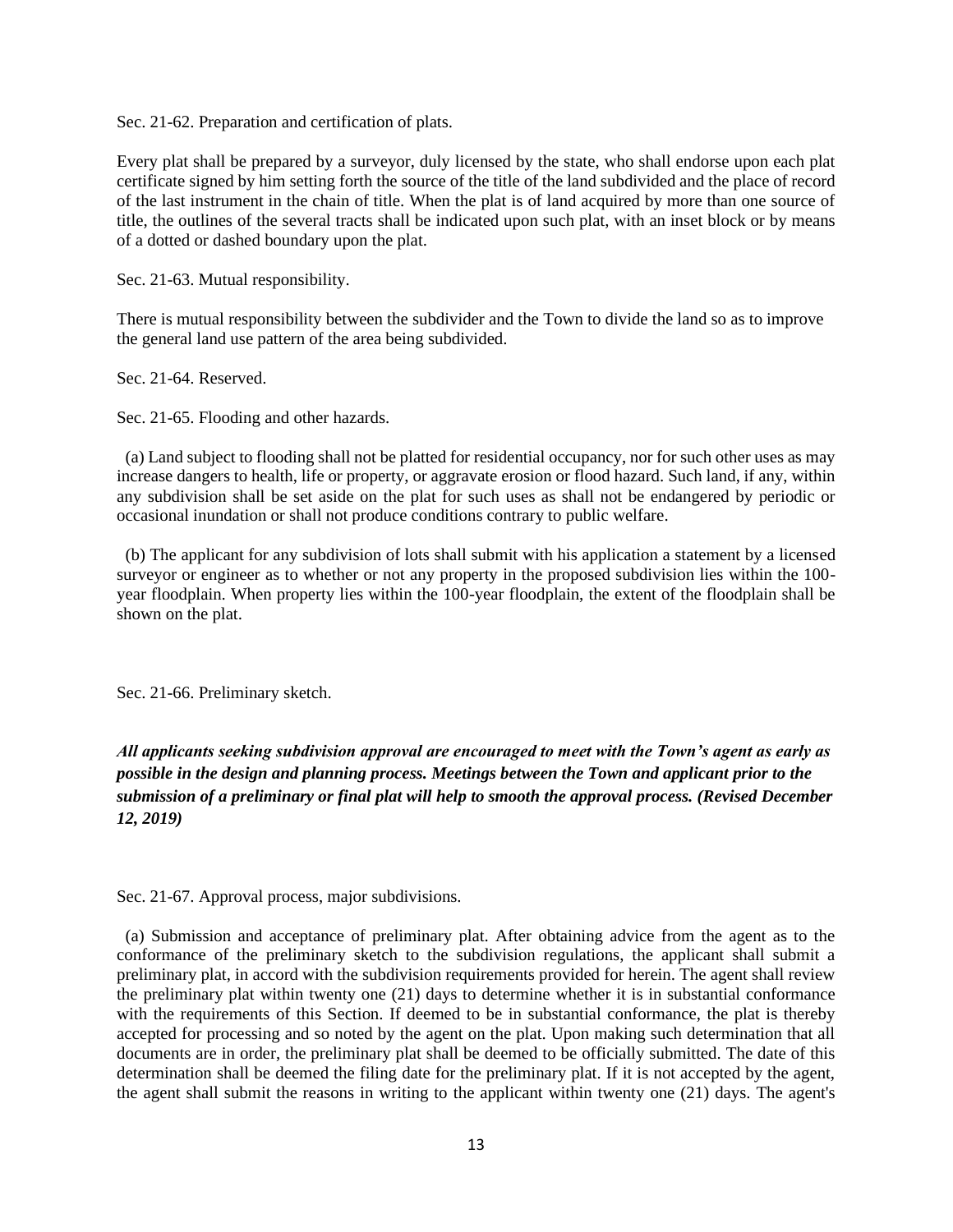determination that the plat has been accepted for review and processing shall not be deemed a determination that the plat meets all requirements for approval.

(b) Review of preliminary plat and action.

 (1) The agent shall distribute copies of the preliminary plat to the *Planning Commission (Added July 9,*  2020), other Town and County departments, and other county, state or federal government agencies as the agent may deem necessary to determine compliance with all applicable regulations. Review and comment by any such agency shall be completed within twenty one (21) days of the date on which the preliminary plat was officially submitted. Any comments shall be submitted to the agent in writing. The agent shall also forthwith transmit the plat to the E-911 coordinator for approval of any proposed street names for any new streets or extensions of existing streets.

 (2) The agent *and the Planning Commission* shall review the preliminary plat for conformance to the requirements of this Section. *Such review will take place at a scheduled Planning Commission public meeting. The agent and the Planning Commission (added July 9, 2020)* and shall prepare written comments as to findings.

(3) The agent shall then provide a copy of all such written comments to the applicant within forty-five (45) days of the date on which the preliminary plat was officially submitted.

 (4) The applicant shall have the option of revising the application (preliminary plat) based upon the comments received. The agent *and Planning Commission (added July 9, 2020)* shall determine whether such revisions, if any, constitute an amended application such that additional substantive review is required by the agent or other agencies, in which case the date on which the amended application is submitted shall thereafter be deemed the official filing date or date of acceptance of the application, for timeline purposes.

(c) Action on preliminary plat.

 (1) The agent shall act on the proposed preliminary plat within ninety (90) days of the date of official acceptance. The agent may delay such action if the applicant has submitted a written request for a delay. The agent shall act on the preliminary plat by approving, or disapproving such plat, including reasons for the action, in writing, transmitted to the applicant by certified mail. The agent shall approve the preliminary plat provided that the requirements of this ordinance and other applicable ordinances have been met. Approval of the preliminary plat shall constitute approval of the subdivision. If disapproved, specific reasons for disapproval shall be provided in writing or marked on the plat, and shall include such modifications or corrections as will permit approval of the plat. The disapproval of the plat may be appealed to the Circuit Court of Botetourt County as provided for herein. Nothing herein shall be interpreted so as to preclude the applicant from filing a new preliminary plat for the same property if no appeal to the circuit court is pending.

(2) After approval of the preliminary plat, a final (record) plat application may be officially submitted within two (2) years of the date of action, hereafter called the initial approval period. If no record plat is submitted within such time, the applicant will be considered as not having diligently pursued final plat approval and the subdivision approval will become null and void. Upon such determination by the Town, the applicant is free to resubmit a new preliminary plat and re-initiate the process.

 (3) Extensions of up to one (1) year may be granted by the agent at the written request and justification of the applicant at least twenty-one (21) days prior to the end of the initial approval period or current extension period, provided that the total of all such extensions shall not exceed an aggregate of three (3)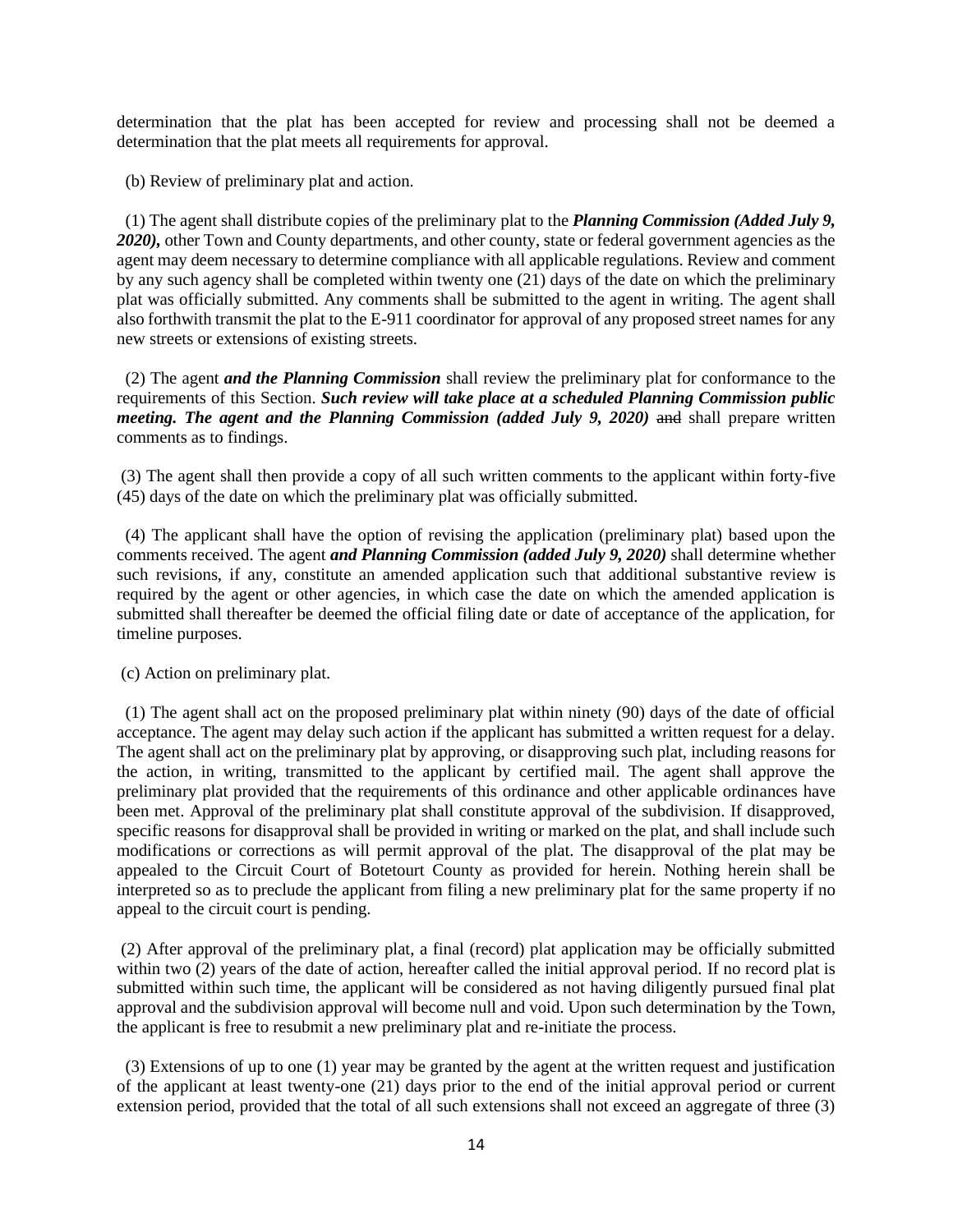years beyond the initial approval period, at which point the Town will deem that the applicant is not diligently pursuing final approval. In considering such requests for extensions, the agent shall consider whether the applicant has agreed in writing that all future plats, plans and profiles shall comply with all applicable regulations in effect as of the date of the granting of such extension, and whether compliance of those plans with the ordinances is feasible without rendering the final (record) plat no longer capable of substantial conformance with the approved preliminary plat and the conditions, if any, imposed at the time of approval.

(4) If an applicant has obtained approval of a preliminary plat and submitted within two (2) years or many extended period as approved by the agent, a final plat meeting the submission requirements of this ordinance for a portion of the lots shown on the preliminary plat, then the applicant may submit final plats for remaining portions shown on the approved preliminary plat within five (5) years of the date of recordation of the initial final plat, or within such longer period as the agent may, at the time of preliminary plat approval, deem to be reasonable, taking into consideration the size and phasing of the proposed development, provided, however, that no final plat for any portion of the lots on an approved preliminary plat shall be approved unless such final plat is in conformance with the provisions of this Section and all other applicable regulations in effect at the time it is submitted for approval.

 (5) The agent shall file a report with the Planning Commission for each major subdivision approved or disapproved. A copy of the agent's report shall also be filed with the Town Clerk.

(d) Final plat.

 (1) Construction plans and profiles. Subsequent to approval of the preliminary plat and prior to submission of the final plat, the applicant shall submit to the agent copies of the construction plans and profiles of any public improvements that are required by this or other applicable regulations.

 (2) Subsequent to approval of the preliminary plat, an applicant who proposes to record a final plat of subdivision shall submit copies of the final plat and other documents as required herein, to the agent for review. The agent shall determine within ten (10) working days if the final plats and documents comply with the submission requirements for final plats. Except as provided for with regard to the preliminary/final plat process, the agent shall not accept a final plat unless there is a valid, approved preliminary plat for the same property. Upon acceptance of the documents and final plat, the application shall be deemed to be officially submitted, and the date upon which such determination is made, shall be the filing date for the final plat. If not accepted, the reasons shall be indicated by the agent in writing and returned with the documents and final plat to the applicant. Acceptance of the application for processing shall not be deemed as a determination that the final plat meets the requirements for approval.

(e) Review and action.

 (1) Within sixty (60) days after the filing date of the final plat, the agent shall act on the final plat application. If the agent approves the application, approval shall be evidenced by the agent's signature on the final plat, thereby indicating that the final plat is in substantial conformance with the approved preliminary plat and is in conformance with the requirements and provisions of this Section and all other applicable regulations, and that all construction plans and profiles are designed and in accord with all Town public facility regulations and requirements.

(2) If such requirements and conditions are not met, the agent shall not approve the final plat. Written reasons for such disapproval shall identify specific deficiencies with respect to adopted regulations, and shall generally identify such modifications or corrections as will permit approval of the plat.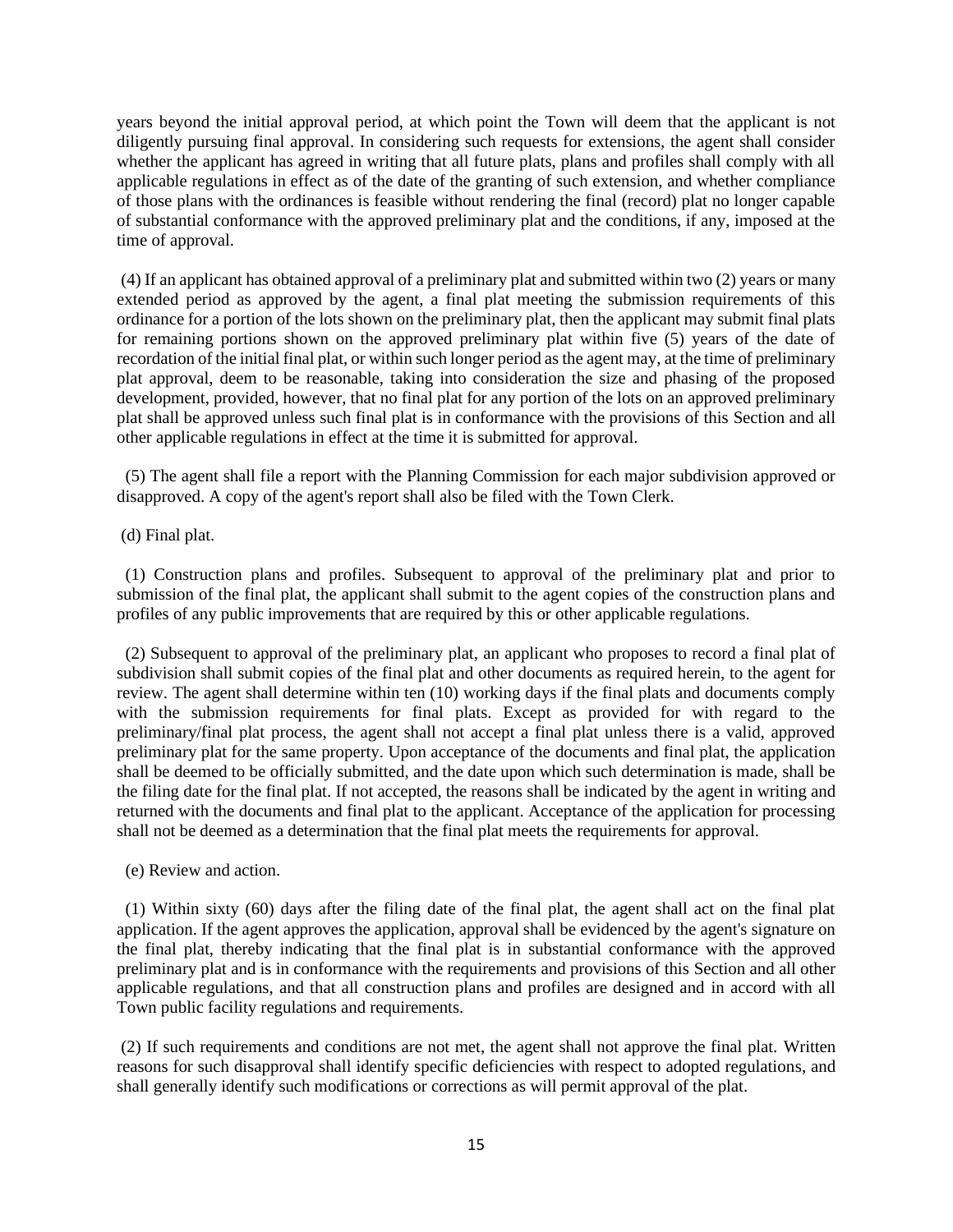(3) The agent shall not release an approved final plat and approval of a final plat shall not be deemed complete until all required agreements and surety relating to the final plat have been submitted, approved and executed in accordance with the policies and regulations in effect at the time the final plat is approved.

(4) An approved final plat shall be recorded by the applicant in the office of the Clerk of the Circuit Court of Botetourt County within six (6) months of the date of final approval, or the Town will deem that the applicant is not diligently pursuing completion of the subdivision process and recordation of the plat and subdivision approval will become null and void.

Sec. 21-68. Same--Minor subdivisions.

For minor subdivisions (those consisting of five (5) lots or less), a combined preliminary/final plat may be submitted, which shall include all of the required information and documents for both a preliminary plat of subdivision and a final plat, except as waived by the agent. The procedure for reviewing a preliminary/record plat shall follow that of the final plat. The creation of a subdivision in this manner shall not be for the purpose of circumventing this Section or other Sections of the Town Code.

Sec. 21-69. Same--Boundary line adjustment.

When the boundary lines of any two (2) legal lots or parcels of record are proposed to be relocated, or altered without creation of any additional lot or parcel, and where all resultant lots meet all applicable requirements of the zoning and subdivision ordinances, or where the original lots are nonconforming, but are made no more nonconforming by the adjustment, the following provisions apply:

 (1) The agent may waive any of the requirements of this Section and approve such boundary line adjustment (BLA) as evidenced by the agent's signature on the plat so long as the following conditions have been met:

a. Such BLA shall not involve the relocation or alteration of streets, alleys, easements for public passage, or other public areas, and no easements or utility rights-of-way shall be relocated or altered without the express consent of all persons holding any interest therein.

 b. Such BLA shall be clearly depicted upon the plat which shall be executed, acknowledged and recorded by the owner or owners of such land as provided in the Code of Virginia §15.2-2264.

c. Such BLA shall not result in any new violation of the area or other dimensional requirements of the zoning ordinance, provided, however, that any existing violation of minimum yard requirements or any existing nonconformity shall be permitted to continue so long as such yard violation or nonconformity is not enlarged, expanded or extended.

d. Where the adjustment of the BLA may impact the suitability of any lot for individual on-site sewage disposal, the agent may require evidence of either Health Department approval for an on-site sewage disposal system or from the Town for connection to a public or community sewage system for any lot so impacted.

 e. Unless the titles to all parcels affected by the BLA are vested identically in the same person or entity or the same combination of persons and/or entities, an executed deed shall be filed with the plat which makes clear that no additional lot or parcel shall be created by the BLA.

 (2) For the purposes of the zoning and subdivision ordinances of the Town of Fincastle, the lots or parcels resulting from any such boundary line adjustment approved hereunder shall be considered as coming into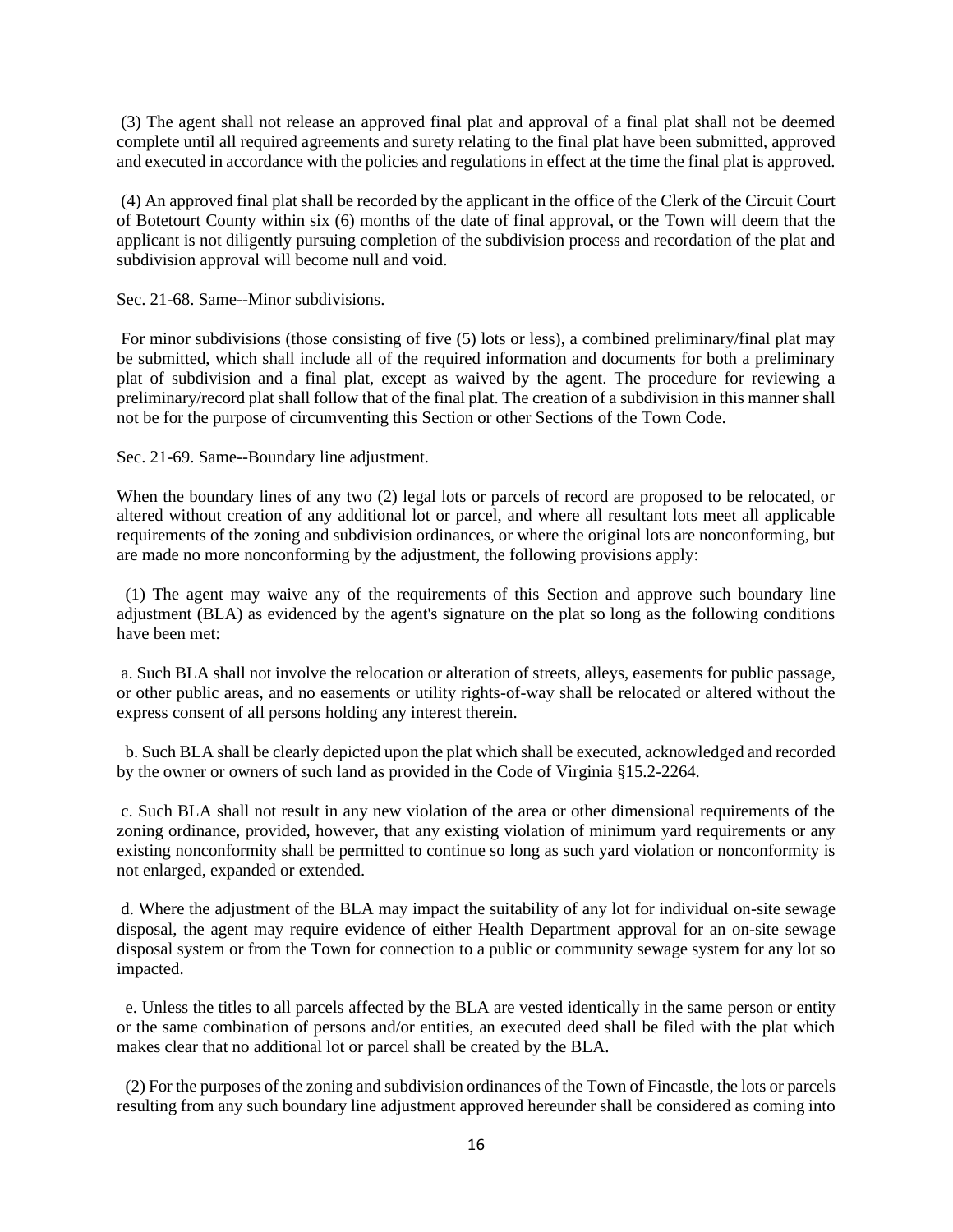existence as of the date of recordation in the office of the Clerk of the Circuit Court of Botetourt County, Virginia, of the boundary line adjustment plat.

 (3) The agent shall take action to approve or deny any BLA plat filed hereunder within twenty one (21) days after such plat has been officially submitted. Such twenty one-day period shall not include time that elapses awaiting applicant's response to the agent's comments and requirements.

(4) Any boundary line adjustment approved hereunder shall be recorded by the applicant in the office of the Clerk of the Circuit Court of Botetourt County, Virginia, within six (6) months of the date of final approval, or the Town will deem that the applicant is not diligently pursuing completion of the subdivision process and recordation of the plat and shall declare it void.

Sec. 21-70. Same--Family subdivisions.

A division of a lot or parcel of record into two (2) or more lots for the purpose of conveyance to members of the owner's family will be approved when the following conditions are met:

 (1) There is no intent to circumvent the requirements of the Fincastle Zoning Ordinance and/or the provisions of this subdivision ordinance by the creation of lots which would not be approved except under this section, for conveyance or reconveyance to grantees who are not eligible family members as defined herein, except for the trustees of a bona fide lender of purchase money and/or money for the construction of a residence or purchase of a mobile home to be sited on the lot conveyed.

 (2) The person to whom the lot is to be conveyed is a natural or legally defined child, spouse, sibling, parent, grandparent, grandchild, niece, or nephew of the property owner. One such division shall be allowed per family member, but this exception shall not apply so as to permit further subdivision of such parcel by grantees hereunder for a period of five (5) years after the final plat is recorded.

(3) The person to whom the lot is to be conveyed has not previously been conveyed a lot by the exercise of this section or any previous family exemption section of the Town Code.

(4) The lot so created shall meet minimum lot requirements of the zoning district, and have at least twenty (20) feet of frontage on a state maintained highway, or at least a twenty foot wide appurtenant easement for ingress and egress to a state maintained highway.

(5) Applicants for a family subdivision shall not be required to provide a soil survey, and no plat information relating to septic approval shall be required.

 (6) A plat of the proposed division, prepared in accordance with section 21-103 of this Section, shall be approved by the subdivision agent.

(7) The plat shall contain a certificate, the exact wording to be provided by the subdivision agent from standard models, wherein the owner of the property or family members receiving same, sets forth the relationship of the parties, attests to the compliance of the conveyance with the Town ordinances governing same and affirms the subscriber's awareness that resale of the tract so conveyed to a nonfamily member or the original grantor within three (3) years shall be determined to be a circumvention of the ordinance and that the parties thereto may be subject to fines and/or prosecution for perjury. This certificate shall be subscribed and sworn before a clerk or deputy clerk of the circuit court or a notary public as required by the agent.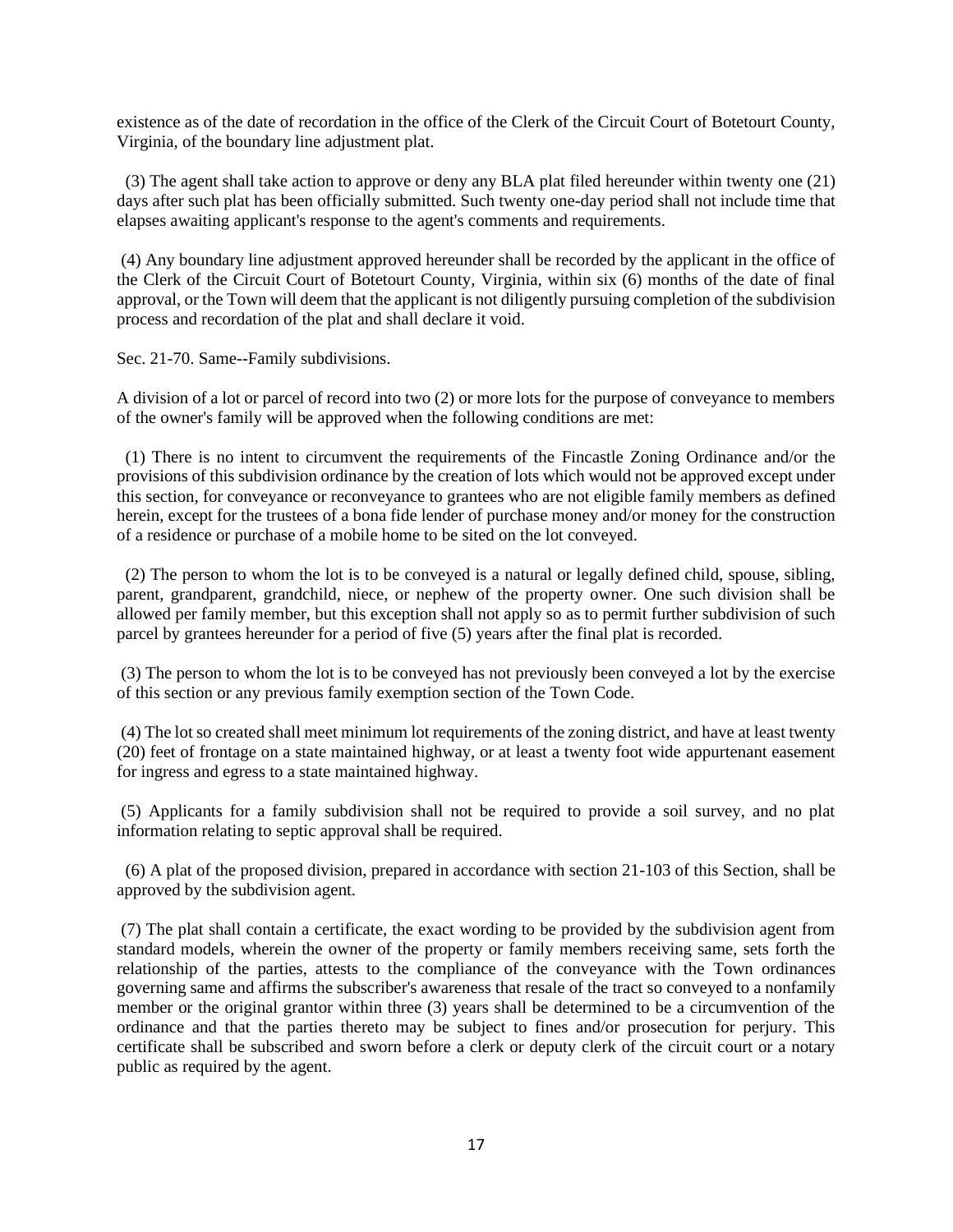(8) An executed deed of conveyance shall be presented to the subdivision agent with the executed plat of family subdivision for approval. Upon approval, both shall immediately be given to the clerk of the circuit court for recordation. Upon recordation six (6) copies of the plat with plat book and page number and date of recordation added, and one (1) copy of the recorded deed shall be returned to the agent. Failure to record the plat and deed upon approval and/or failure to return the required copies shall constitute a violation of this Section.

It shall be the applicant's responsibility to obtain preliminary approvals of the proposed family subdivision before executing the deed.

Sec. 21-71. Same--Low density subdivision.

A low density subdivision is a subdivision into lots of twenty-five (25) or more acres each. The subdivider may request an exception to any of the requirements of this Section pursuant to section 21-25. In no event, however, shall the Planning Commission grant an exception which permits a lot not approved for an individual sewage disposal system or connection to a public sewage disposal system.

The Planning Commission's decision to approve an exception to any of the requirements of this Section shall be guided by the Town's Comprehensive Plan and by the purposes established in section 21-3, as well as by the requirements of section 21-25.

Sec. 21-72. Same--Subdivision for service facility.

A division for the purpose of creating a lot containing a stormwater detention pond, a pump station, utilities or other facility for the provision of services, sewer, water, stormwater runoff and other similar uses if the lot created does not meet the requirements for lot area, frontage, setbacks or permitted uses under the zoning ordinance. Any lot created pursuant to this section shall not be used for residences or commercial or industrial purposes.

Secs. 21-73--21-80. Reserved.

DIVISION 2.

PRELIMINARY PLATS

Sec. 21-81. General requirements.

All preliminary plats shall provide all of the facts necessary to show compliance with these subdivision regulations. The agent shall have the authority to waive certain submittal requirements for plats if the agent determines that such information is not necessary for the proper review and approval of the plat and that not providing the information will in no way affect any public improvements, adversely affect adjoining properties, or conflict with any other requirements of the zoning ordinance or subdivision ordinance. Such waivers must be approved prior to submission of the plat.

Sec. 21-82. Preliminary plat content.

Unless a waiver is approved as provided for in section 21-81 above, all applications for preliminary plat approval shall include or be accompanied by the following information: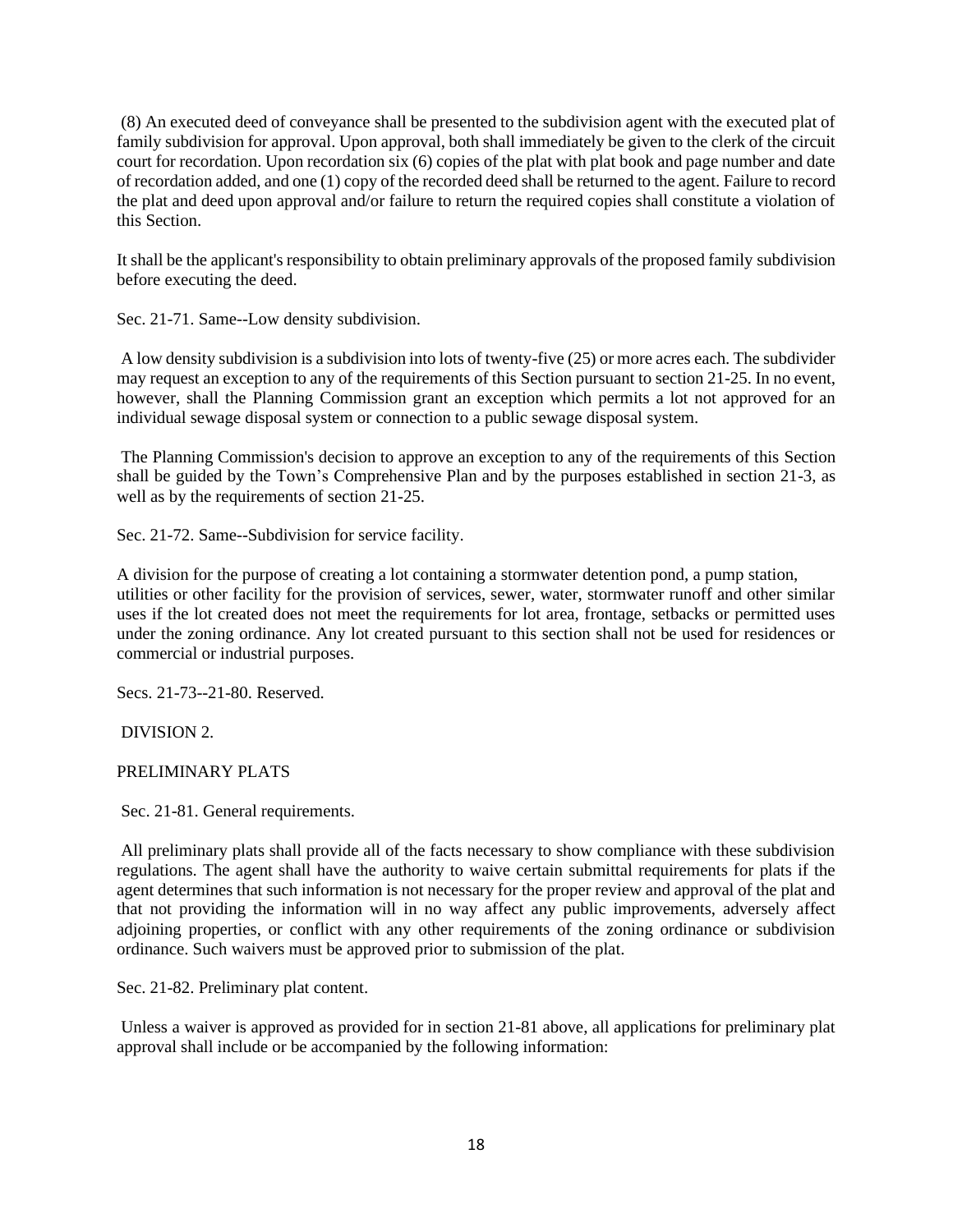(1) The applicant shall present to the agent eight (8) paper copies of the plat, at a scale of not less than two hundred (200) feet to the inch, on sheets not larger than twenty-four (24) inches by thirty-six (36) inches.

(2) Name of subdivision, Town, county, state, property owner and name, address, signature and license of the engineer or surveyor who prepared the plat; the date the plat was drawn and dates of any revision(s); north arrow and source of meridian; scale of drawing and number of sheets. If shown on more than one sheet, matched lines shall clearly indicate where the sheets join.

 (3) General location of the proposed subdivision by an insert vicinity map, at a scale of not less than two (2) inches equals one mile or as otherwise approved by the agent, indicating thereon adjoining roads, their names and number, towns, subdivisions and other landmarks.

(4) Proposed names and locations for new streets or extensions of existing streets, boundaries of all proposed and existing lots, easements, parks, school sites or other public areas, any areas of common open space, proposed uses of the property, the number and area of all building lots, all existing public and private streets and other rights-of-way, their names, numbers and widths, water courses and their names.

 (5) Names of owners and their property lines within the boundaries of the tract and adjoining such boundaries.

(6) Deed reference, tax map and parcel number

(7) Existing zoning and any proffers associated with the property; proof of any special exceptions, variances or waiver necessary for the subdivision, and existing zoning of adjoining properties.

(8) When the subdivision consists of land acquired from more than one source of title, the outlines of the various tracts shall be indicated by dash lines and the identification of the respective tracts shall be placed on the plat.

(9) The boundary survey or existing survey of record.

 (10) Total acreage, acreage of subdivided area, number, area and frontage of all building lots, existing buildings within the boundaries of the tract, yard and setback lines, and any areas of common open space.

(11) Existing topography as required by the agent.

(12) Location of 100-year flood plain as shown on the most recent federal emergency management agency (FEMA) maps.

 (13) All parcels of land to be dedicated for public use or ownership, the prospective owner(s) of such public use sites and the conditions of such dedication.

(14) Preliminary soils survey or statement of public water/sewer availability.

(15) Any proposed connections to public or community water and sewer systems.

(16) Preliminary storm water management plans.

(17) Outline of any proposed covenants.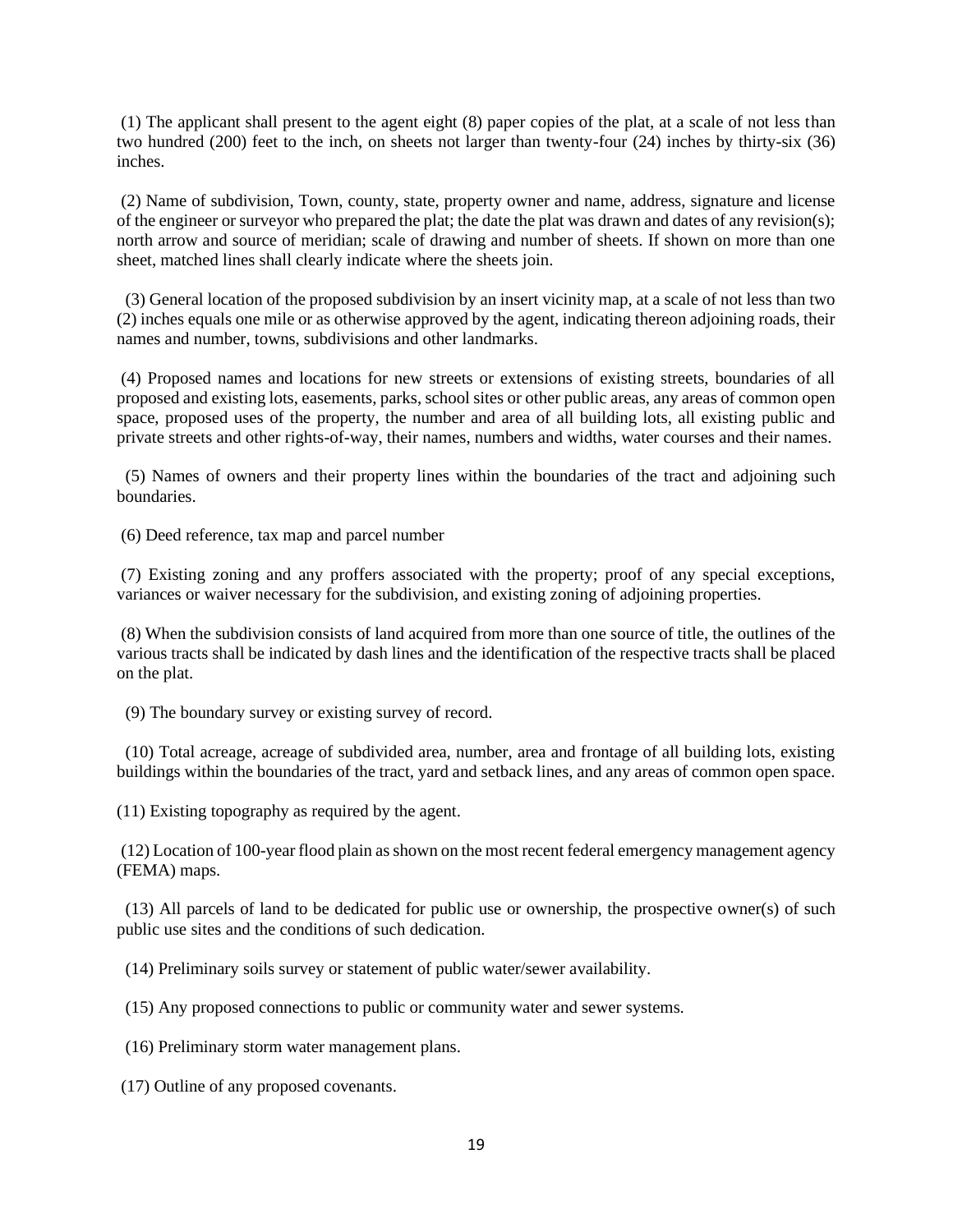Sec. 21-83. Acceptance of plat.

(a) A preliminary plat accepted for review and accompanied by the correct fee shall be deemed officially submitted to the Town.

 (b) The agent is authorized to reject a preliminary plat on account of significant deficiencies as determined by the agent based on the requirements of this Section.

(c) Preliminary plats which are found deficient shall not be accepted until the deficiencies have been properly addressed and remedied. Resubmittals shall reactivate the review period.

Sec. 21-85. Multi-phase subdivisions.

When the subdivision agent approves the preliminary plat of a multi-phase major subdivision, the subdivision agent may approve an extended period for the recordation of the final plats of the subdivision. The final plats for all phases must be recorded within five (5) years of the first recordation of a final plat for any phase, unless this period is extended by the subdivision agent at the time of the approval of the preliminary plat. The subdivision agent may grant the extension for such time as he may deem to be reasonable, taking into consideration the size and phasing of the proposed subdivision. The final plats for unrecorded phases shall be subject to the terms and conditions of the engineering and construction standards and zoning requirements in effect at the time that each remaining phase is recorded.

Sec. 21-86. Term of validity of preliminary plat.

The subdivider shall have one (1) year from the date of approval of the preliminary plat within which to file a final plat and final engineering plan meeting all of the submittal requirements established by this Section for the subdivision or section thereof. Failure to do so shall make the preliminary plat approval null and void. The agent may, on written request of the subdivider received no fewer than ten (10) working days prior to expiration of validity and for good cause shown, grant one six-month extension of preliminary plat approval.

Sec. 21-87. Appeal of failure to act on preliminary plat.

If the agent fails to approve or disapprove the preliminary plat within ninety (90) days after it has been officially submitted for approval, the subdivider, after ten (10) days' written notice to the agent, may petition the circuit court for an order with respect thereto as it deems proper, which may include directing approval of the plat.

Sec. 21-88. Appeal of disapproval of preliminary plat.

If the agent disapproves a preliminary plat and the subdivider contends that the disapproval was not properly based on the ordinance applicable thereto, or was arbitrary or capricious, he or she may appeal to the Circuit Court of Botetourt County, which court shall hear and determine the case as soon as may be. The appeal must be filed with the circuit court within sixty (60) days of the written disapproval by the agent.

DIVISION 3.

FINAL PLATS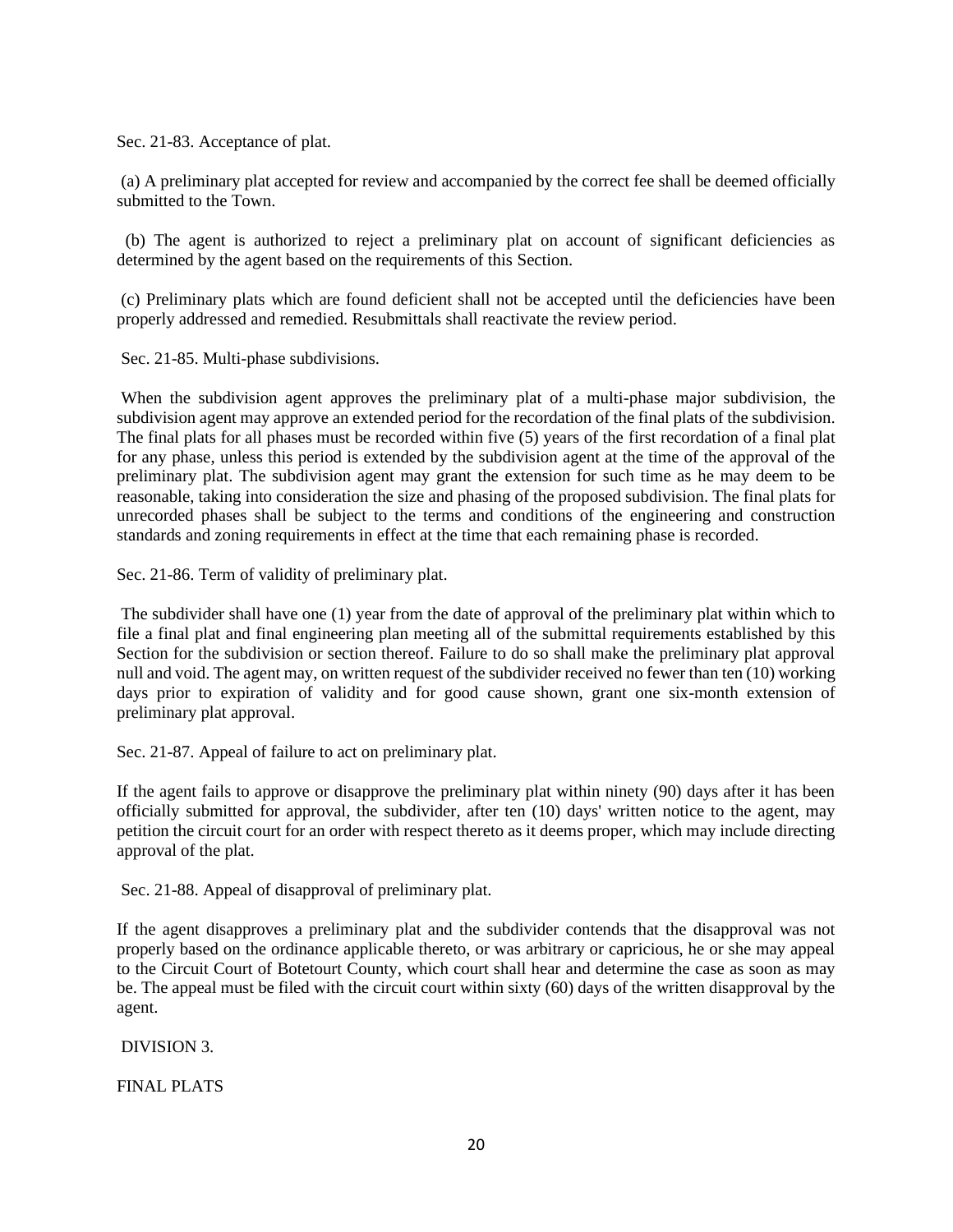Sec. 21-101. General requirements.

All final plats shall provide all of the facts necessary to show compliance with these subdivision regulations. The details of all final plats shall comply with the standards for plats as adopted under Section 42.1-82 of State Code (Virginia Public Records Act). The agent shall have the authority to waive certain submittal requirements for plats if the agent determines that such information is not necessary for the proper review and approval of the plat and that not providing the information will in no way affect any public improvements, adversely affect adjoining properties, or conflict with any other requirements of the zoning ordinance or subdivision ordinance. Such waivers must be approved prior to submission of the plat.

Sec. 21-102. Time limit for filing.

The subdivider shall have not more than one (1) year after receiving official notification concerning the preliminary plat to file with the agent a final subdivision plat in accordance with this Section. Failure to do so shall make preliminary approval null and void. The agent may, on written request by the subdivider, grant an extension of this time limit.

Sec. 21-103. Content of final plat.

All final plats shall be clearly and legibly drawn in ink, at a scale of not smaller than fifty (50) feet to the inch (1"= 50'), except in cases where the agent has approved an alternate scale, on sheets being no larger than seventeen (17) by twenty-two (22) inches in size. If the plat is drawn on more than one sheet, match lines shall clearly indicate where the several sheets join. The final plat will clearly show the following information:

(1) Name of the subdivision, Town, county and state.

(2) Name of owner(s), name, and address of the licensed professional engineer or surveyor who prepared the plat.

(3) The numerical section number if the plat includes only a portion of a larger tract.

(4) Date of preparation of the plat and dates of any revisions.

(5) General vicinity map showing the location of the parcel to be subdivided and its relationship to surrounding roads.

(6) The exact layout, including all dimensions, both linear and angular, for locating lots, adjoining streets, proposed and existing streets and easements. The linear dimensions shall be expressed in feet and hundredths of a foot and the angular measurements shall be expressed by bearings or angles in degrees, minutes and seconds. The accurate location and dimensions by bearings and distances with all curve data shall be shown on all lots and street lines and center lines of streets. The data of all curves along the street frontages shall be shown in detail at the curve or in a curve data table containing the following: radius, arc, chord and chord bearings. Survey accuracy shall result in a closure of one (1) in ten thousand (10,000) or better.

(7) Numerical lot and block numbers.

(8) Street names, as approved by the Botetourt County E-911 Coordinator.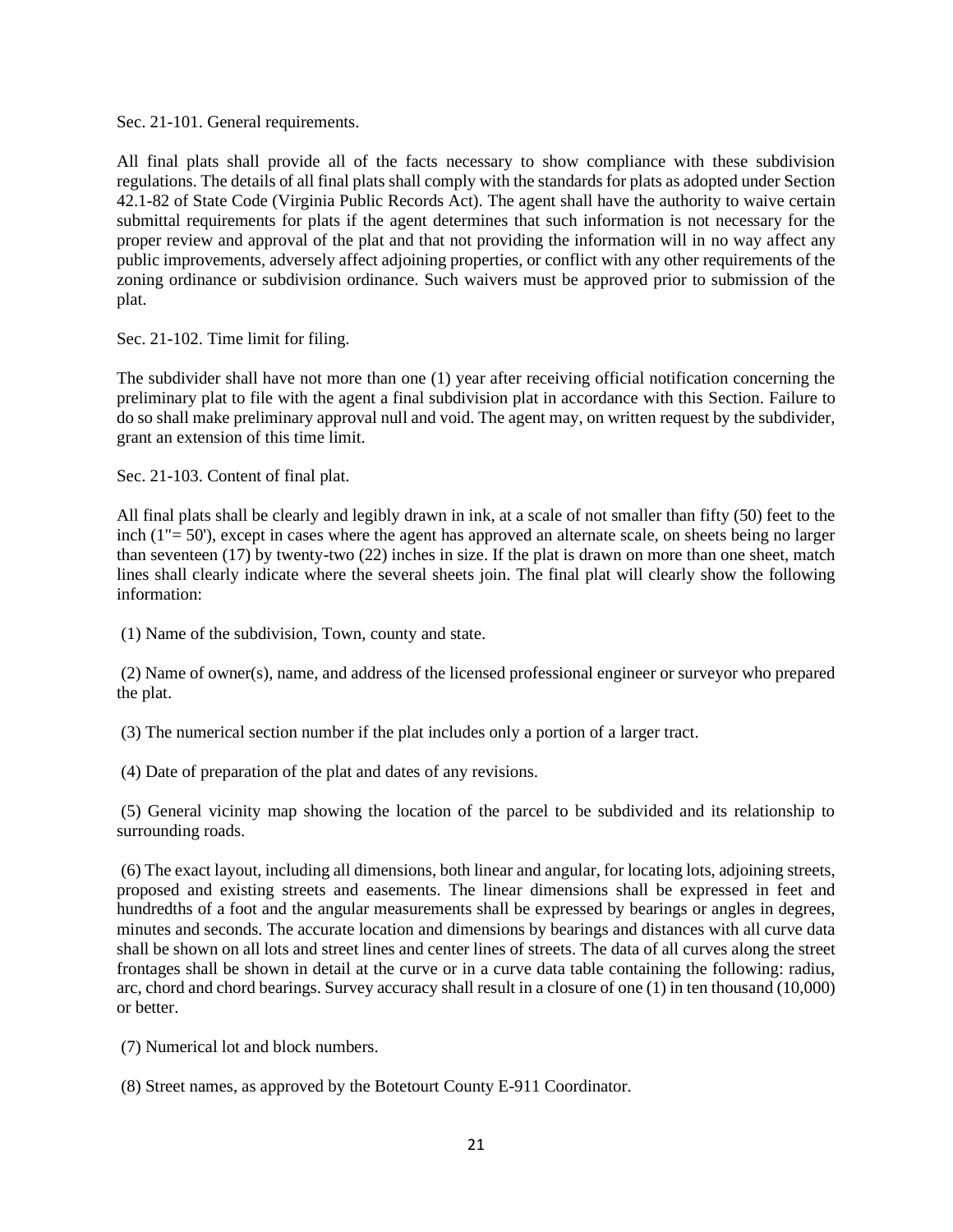(9) Total area within the final plat, to nearest one-one thousandth of an acre.

(10) Setback and yard requirements.

(11) All survey monuments, lot corners, block markers and benchmarks, together with their description.

 (12) The endorsement of the surveyor duly licensed by the state who prepared the plat and, in addition, a statement that the platting or dedication of the following described land (here insert description of land subdivided) is with the free consent and in accordance with the desire of the undersigned owners, proprietors and trustees, if any, which statement shall be duly acknowledged before some officer authorized to take acknowledgements of deeds.

(13) Certificates signed by the surveyor setting forth the source of title of the owners of the land subdivided and the place of record of the last instrument in the chain of title.

(14) A land-disturbing permit for the subdivision as required.

(15) A certificate signed by the highway engineer that all proposed public streets or roads within the subdivision meet VDOT standards.

(16) Any deed covenants which may affect the type or location of structures, use of properties, or access to public rights-of-way.

(17) Any lot which has been designated by the Health Department as not suitable for an individual sewage disposal system shall be replatted so that all lots on the final plat are suitable for individual sewage disposal systems, unless public or community sewer is being installed by the developer.

(18) For plats that contain common or shared easements, the following note shall be shown on the plat:

Whenever the Town Council shall determine that any pipes, cables, poles, equipment, or other facilities installed by or for any utility after the recordation of this subdivision plat in any street right-of-way or stormwater management easement shown on this plat must be relocated or removed, the owner or operator of such facilities shall relocate or remove the same at its expense in accordance with the order of the Council.

(19) Survey requirements. All multiple lot subdivision plats shall be based on a current field survey performed in accordance with the "Minimum Standards and Procedures for Land Boundary Surveying Practice" promulgated by the Virginia Department of Professional and Occupational Regulation (18 VAC 10-20-370) as amended. All single lot subdivisions, including family, low density, agricultural divisions and boundary line adjustments or resubdivisions, may, with the consent of the parties to the subsequent conveyance and the waiver of the subdivision agent, be based on a plat from records of previous surveys without additional monumentation, or combination of same with a partial current field survey. In either event, all of the plat information listed as required in said minimum standards and procedures shall be shown together with such additional items required by this Section.

(20) For plats that contain private roads or streets, the following note shall be shown on the plat:

All streets in this subdivision do not meet the standards necessary for inclusion in the system of state highways and will not be maintained by VDOT and are not eligible for rural addition funds or any other funds appropriated by the General Assembly and allocated by the Commonwealth Transportation Board.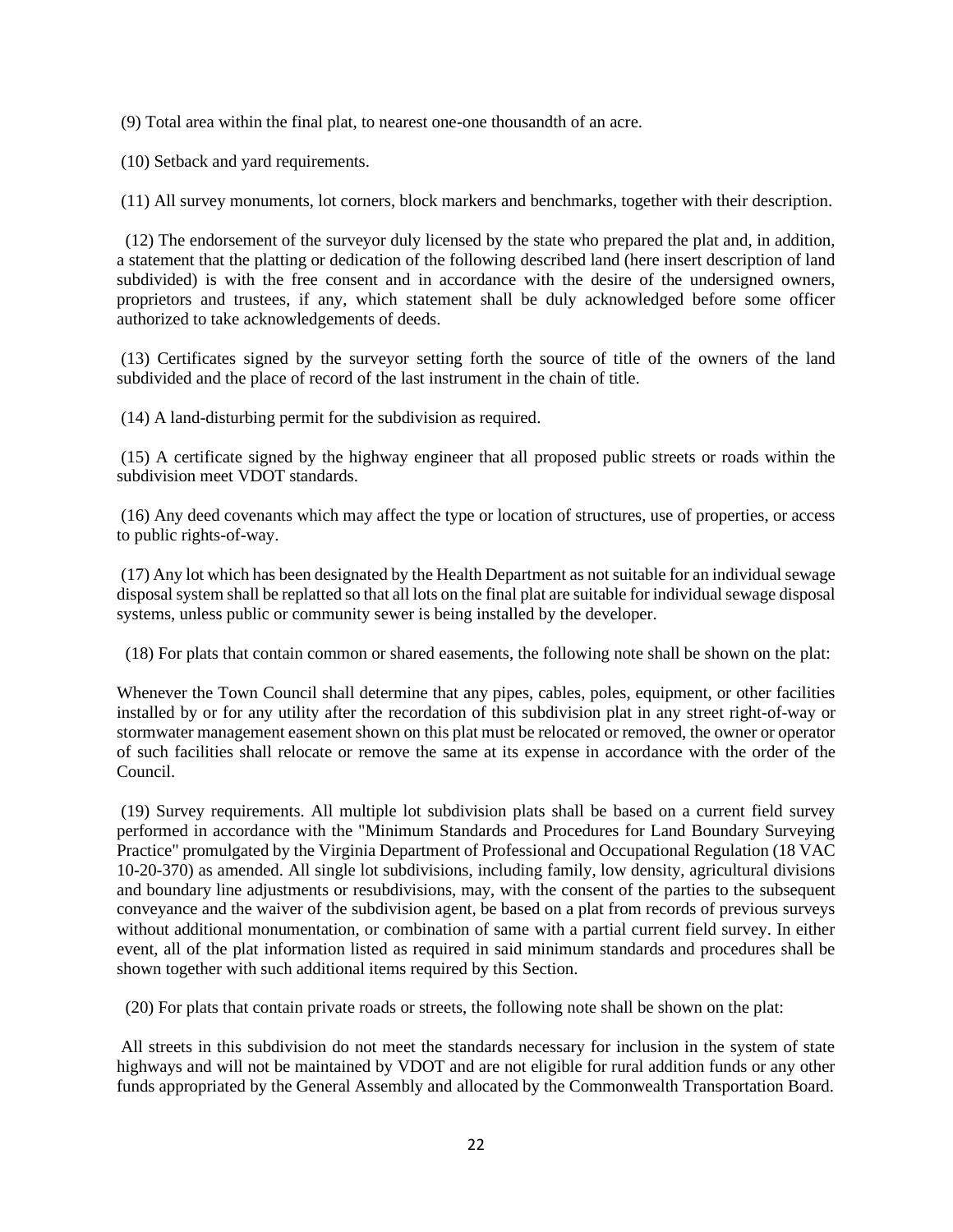Sec. 21-105. Certificates.

The following certificates shall appear on the final plat, and shall be executed as appropriate:

(1) I certify that, to the best of my knowledge and belief, all requirements of the Town Council and ordinances of the Town of Fincastle, regarding the platting of subdivisions within the Town, have been compiled with (to be signed, dated by owner for all major subdivisions).

(2) The platting and subdivision of (here insert a correct legal description of land subdivided, including magisterial district, source of title, and location of last instrument in the chain of title), containing (insert acreage) and designated (insert name of subdivision), is with the free consent and in accordance with the desire of the undersigned owners, proprietors and trustees, if any; that all streets shown on the plat are irrevocably offered for dedication to public use (unless offered as a permitted, private street); and that all lots are subject to certain covenants and restrictions dated (insert date) and recorded at (deed book and page) in the office of the clerk of the circuit court of the County. (To be signed and dated by all owners).

(3) Provide area for subdivision agent and Health Department approval.

# Sec. 21-106. *Bonding Policy (Revised December 12, 2019)*

*(a) Performance Agreement. A Performance Agreement between the applicant and the Town Council, supported by an acceptable form of guarantee (as described below, generally called "bonds"), shall be required to ensure timely and proper installation of public and required improvements as shown on approved Construction Plans; provided, however, that any improvements to be owned or maintained by Botetourt County shall be subject to the County's ordinances or procedures, including but not limited to storm water improvements.* 

*The Town Attorney shall approve the form of the Performance Agreement and the bond.*

*(b) Bonded Improvements. Performance Agreements with the Town Council shall be executed to guarantee the installation of all improvements described below:* 

*(1) All improvements described in Virginia Code §15.2–2241(5) that will be dedicated for public use and accepted for public maintenance by the Town of Fincastle, the Virginia Department of Transportation, or the Western Virginia Water Authority;* 

*(2) All other site-related improvements required by Town ordinance and/or the approved final plat of the subdivision or other final approved plat or plan, and other law or regulation, including those specified in Virginia Code §15.2–2241(5), as determined by the agent;* 

*(3) Improvements proffered and adopted as part of any zoning map amendment, as required by the agent in accordance with Virginia Code §15.2–2299;* 

*(4) Improvements offered and granted as part of any variance or special exception application or required by the Board of Zoning Appeals in accordance with Virginia Code §§ 15.2–2309(2) and 15.2-2309(6).* 

*(c) Procedure for Town Council approval. The applicant shall file a signed Performance Agreement, using a form supplied by the agent, and accompanied by an acceptable bond, with the agent at least 20*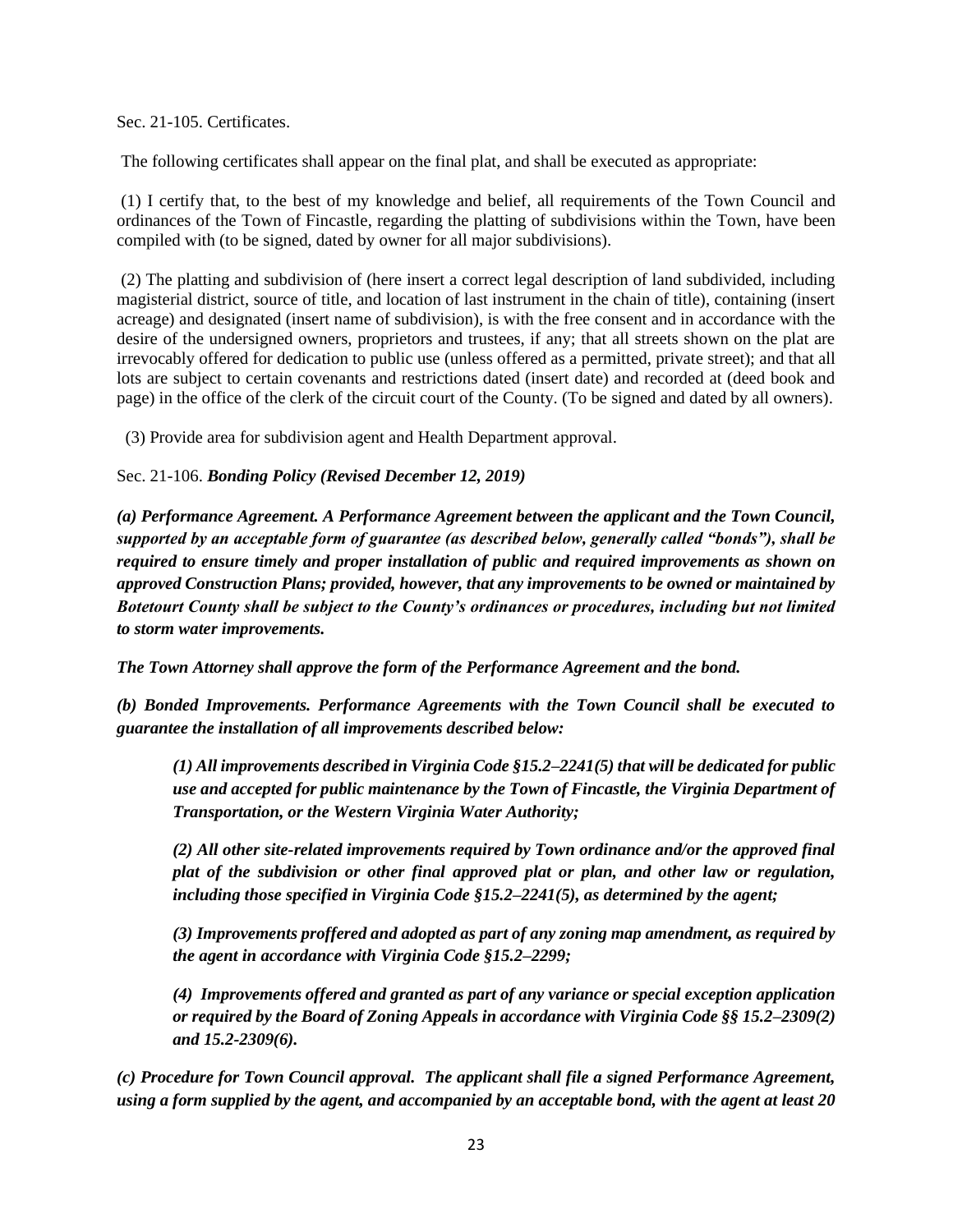*days prior to the Town Council meeting at which first consideration of the agreement is desired. The agreement shall specify the manner and date by which the required improvements shall be completed. The maximum period of the initial Performance Agreement term shall be twenty-four (24) months. A cost estimate for construction of the bonded improvements, in accordance with specifications and construction schedules prepared for the applicant by a professional engineer ("Construction Plans"), must be filed with the Performance Agreement; however, the required amount of any bond will be set by the Town. The Town may obtain its own cost estimate. Where two or more bonds are provided in conjunction with one performance agreement, the agreement shall identify and incorporate each guarantee separately.* 

*(d) Bond Amount. Any and all bonds shall be at least equivalent to one-hundred percent (100%) of the estimated cost of bonded improvements, including engineering costs, plus ten percent (10%) as a reasonable allowance in accordance with Virginia Code § 15.2-2241(5).* 

*If there is any change in the Construction Plans that affects the cost estimate for bonded improvements, the Town may require the subdivider or developer to provide a bond in an amount adjusted to include the change in cost estimate. Any adjusted or new bond shall be subject to the same conditions for bonds required by this Section.*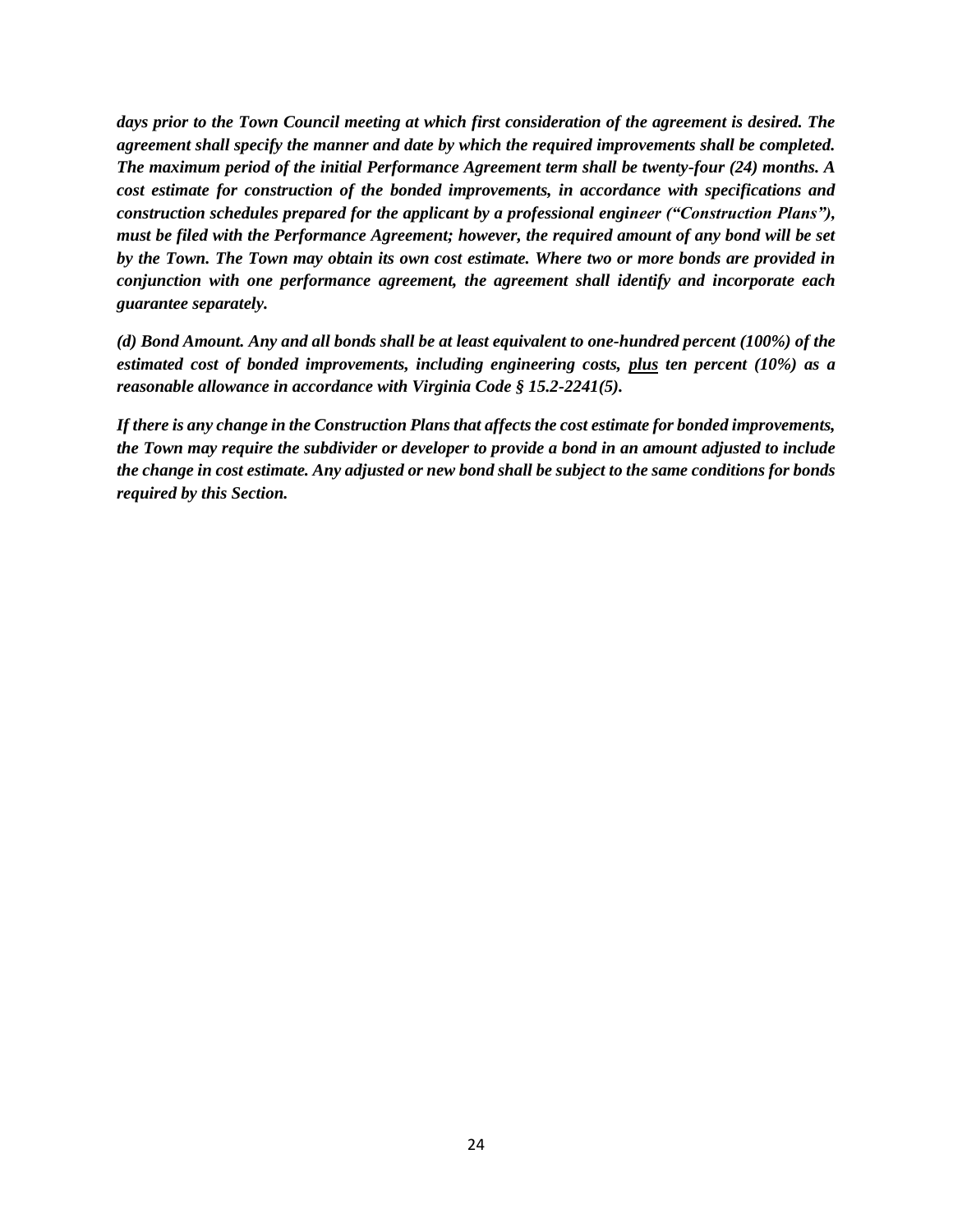#### *(e) Acceptable Guarantees*

*The following guarantees are acceptable, provided they are consistent with the regulations below. Any of these guarantees may be referred to as "bonds" throughout Town ordinances:* 

*(1) Cash escrow. The face amount of the bond shall be submitted to the Town Treasurer and shall be deposited in an interest-bearing escrow account in an institution selected by the Town and approved by the state for investment by state or local government entities. Such interest shall be available to the Town in the case of default or breach of the Performance Agreement. If the improvements are successfully completed, the principal and interest shall be refunded to the developer; provided, however, that the town is entitled to retain up to ten percent (10%) of the accrued interest to cover the cost of administering the account.* 

*(2) Letter of credit. An irrevocable letter of credit from a financial institution is acceptable, provided it is in a form acceptable to the Town Attorney and that the initial expiration date extends at least six months beyond the expiration date of the Performance Agreement. The letter of credit must contain conditions for automatic renewal for additional six-month periods, unless the financial institution notifies the agent in writing by certified mail at least 60 days before the end of the initial term or any renewal term, that the letter of credit will not be renewed for the following term. The financial institution issuing the letter of credit shall be chartered in the Commonwealth of Virginia or be authorized to conduct business in Virginia and insured by the Federal Depository Insurance Corporation or the Federal Savings and Loan Insurance Corporation.* 

*(3) Corporate bond. Corporate surety bonds are acceptable, provided the bonds are in a form acceptable to the Town Attorney, are furnished by an insurance company licensed to transact fidelity and surety insurance in Virginia, and the surety holds a certificate of authority from the Federal Government to act as surety on Federal projects or has a rating of A or better by Best's Key Rating.* 

#### *(f) Extensions*

*(1) Performance Agreements with the Town may be extended by the Town Council for periods of one year or less. Any request for extension shall be in writing and shall be accompanied by an estimate of the remaining work and a timetable for completion of the improvements, as well as the conditions which have prevented the applicant from completing the required improvements. The agent may, but is not required to, investigate and prepare a report approximately 60 days prior to a Performance Agreement expiration date on the completion status of required improvements shown on the final plat and as described in the Construction Plans, and send a letter to the applicant/developer and the surety or bond provider warning of possible default if the improvements cannot be completed within the remaining Performance Agreement time. Extension of the Performance Agreement may be conditioned on an adjustment to the amount of the bond to cover the cost of the remaining work plus 10%.* 

*(2) Bonds: For improvements bonded with the Town, the bond must remain effective until the improvement is completed and accepted for maintenance by the appropriate agency or person.*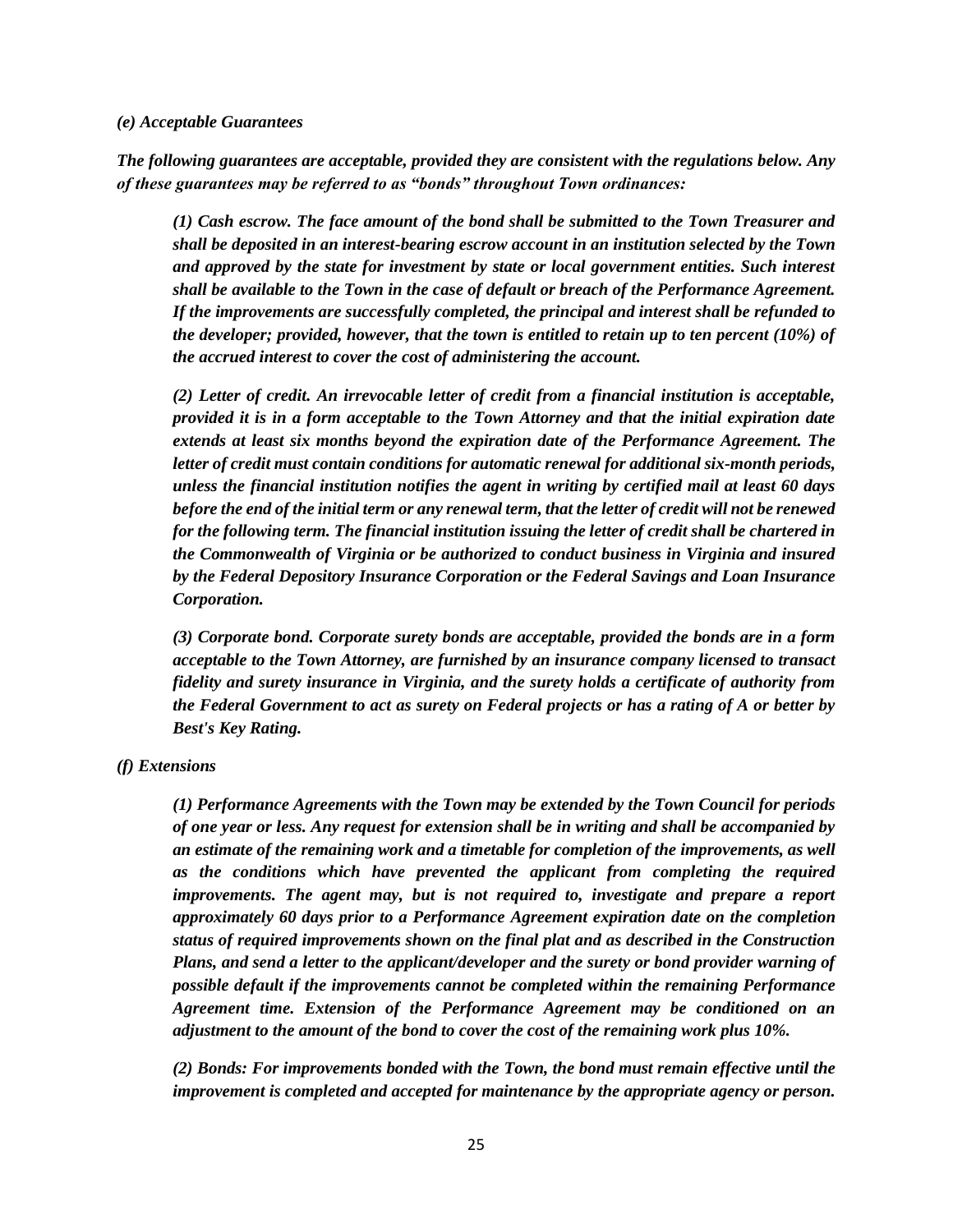*If the applicant fails to complete all of the bonded improvements within the time period specified by the Performance Agreement, and/or fails to build the bonded improvements as shown on approved Construction Plans, and no extension has been obtained, the applicant is deemed to be in default of the Performance Agreement. If a replacement bond becomes necessary for any reason, the applicant must supply the replacement prior to the expiration or termination of the bond then in place. Improvements bonded with the County must follow County bond extension requirements.* 

# *(g) Bond Reductions*

*Periodic partial releases of bonds held by the Town may be approved by the Town Council in accordance with Virginia Code § 15.2–2245. Bonds held by Botetourt County must be reduced in accordance with County bonding policy. The Town Council shall approve a partial bond release that meets the standards below within thirty (30) days of the receipt of a written notice from the subdivider that part or all of any bonded improvements has been completed, unless the agent notifies the applicant in writing of non-receipt of approval by an applicable state agency or of any specified defects or deficiencies in construction and suggested corrective measures prior to the expiration of the 30-day period.* 

*The following standards shall apply to any request for a bond reduction:* 

*(1) No more than three reductions shall be permitted within any 12-month period.* 

*(2) No bond shall be partially reduced beyond 90 percent of the original bond amount. Periodic partial releases shall not occur before completion of at least 30 percent of the improvements covered by the bond.*

*(3) The applicant shall pay the town a fee for processing such reductions according to a fee schedule established by the town council. The applicant shall also be responsible for all engineering costs incurred by the town in the process of inspecting the required improvements.* 

# *(h) Bond Release Procedures*

*(1) For the purpose of final release, the term "acceptance" is deemed to mean when said improvements are accepted by and taken over for operation and maintenance by the Town, Botetourt County, VDOT, the Western Virginia Water Authority, or other entity which is responsible for maintaining and operating such improvements.* 

*(2) Upon completion of all required improvements, the subdivider or developer shall notify the agent in writing of such completion and shall submit as-built plans, certified as to construction by a licensed engineer, accompanied by the required fee. The agent shall have all such improvements inspected by the appropriate agency and the applicant shall be responsible for all costs of inspection. The agent shall notify the subdivider or developer in writing of nonreceipt of applicable state agency approval or of any specified defects or deficiencies in construction and suggested corrective measures within thirty (30) days of receipt of the notice and the certified as-built plans.*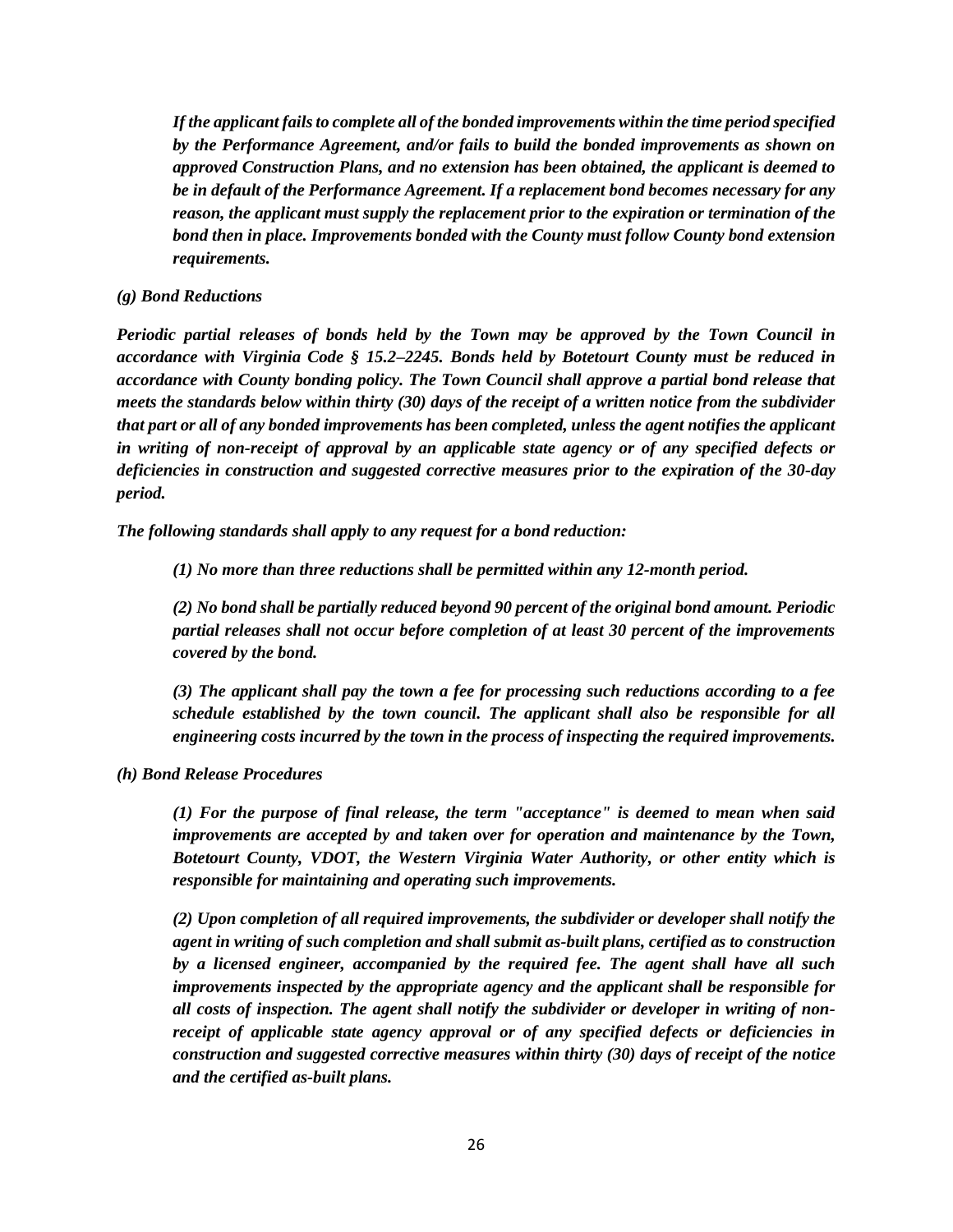*When all improvements have been confirmed as accepted for operation and maintenance by the Town, Botetourt County, VDOT, the Western Virginia Water Authority or other appropriate responsible entity, the Town Council shall release any remaining bond within 30 days.* 

*(3) Bonds held by Botetourt County shall be released by the County in accordance with County bonding policy.* 

*(i) Conditions for Acceptance of Public Improvements* 

*The Town Council shall accept public improvements installed by a subdivider or developer which meet the following conditions:* 

*(1) The completed improvements comply with the design standards of this ordinance; have been constructed in accordance with all requirements; and have been installed in accordance with the approved Construction Plans, including any approved amendments thereto;*

*(2) All final inspections required by this article have been completed and the bonded improvements were found to be acceptable;* 

*(3) The subdivider or developer has prepared and submitted three (3) sets of prints of plans that accurately depict the bonded improvements as actually built (as-built plans); and* 

*(4) The subdivider or developer, by appropriate instrument, has conveyed any required access, maintenance, repair and improvement easements to the entity responsible for operation and maintenance of the improvement. The instrument must be approved by the Town Attorney. The subdivider or developer shall furnish a copy of the recording receipt for any applicable deed or bill of sale to the Town prior to bond release.*

*(5) The subdivider or developer, by appropriate instrument, has conveyed good title, free of all liens, to any equipment connected to the Town water and/or wastewater systems. The Town Attorney must approve the instrument. The subdivider or developer shall furnish a copy of the recording receipt for any applicable deed or bill of sale to the Town prior to bond release.* 

*(6) Any public improvements installed pursuant to a Botetourt County bond shall be accepted in accordance with County ordinance and policy. All stormwater management improvements shall meet Botetourt County stormwater management improvement requirements. Botetourt County does not accept ownership or responsibility for such improvements; therefore, ownership and maintenance/repair/improvement responsibilities must be transferred to an existing homeowners' association.*

#### *(j) Street Maintenance Bond*

*(1) In the event the Town Council has accepted the dedication of a street for public use and such street, due to factors other than its quality of construction, is not acceptable into the secondary system of state highways, the subdivider or developer may be required to post a maintenance and indemnifying bond, with acceptable surety, in an amount sufficient for and conditioned upon the maintenance of such street until such time as it is accepted into the secondary system. "Maintenance of such street" shall mean maintenance of the pavement,*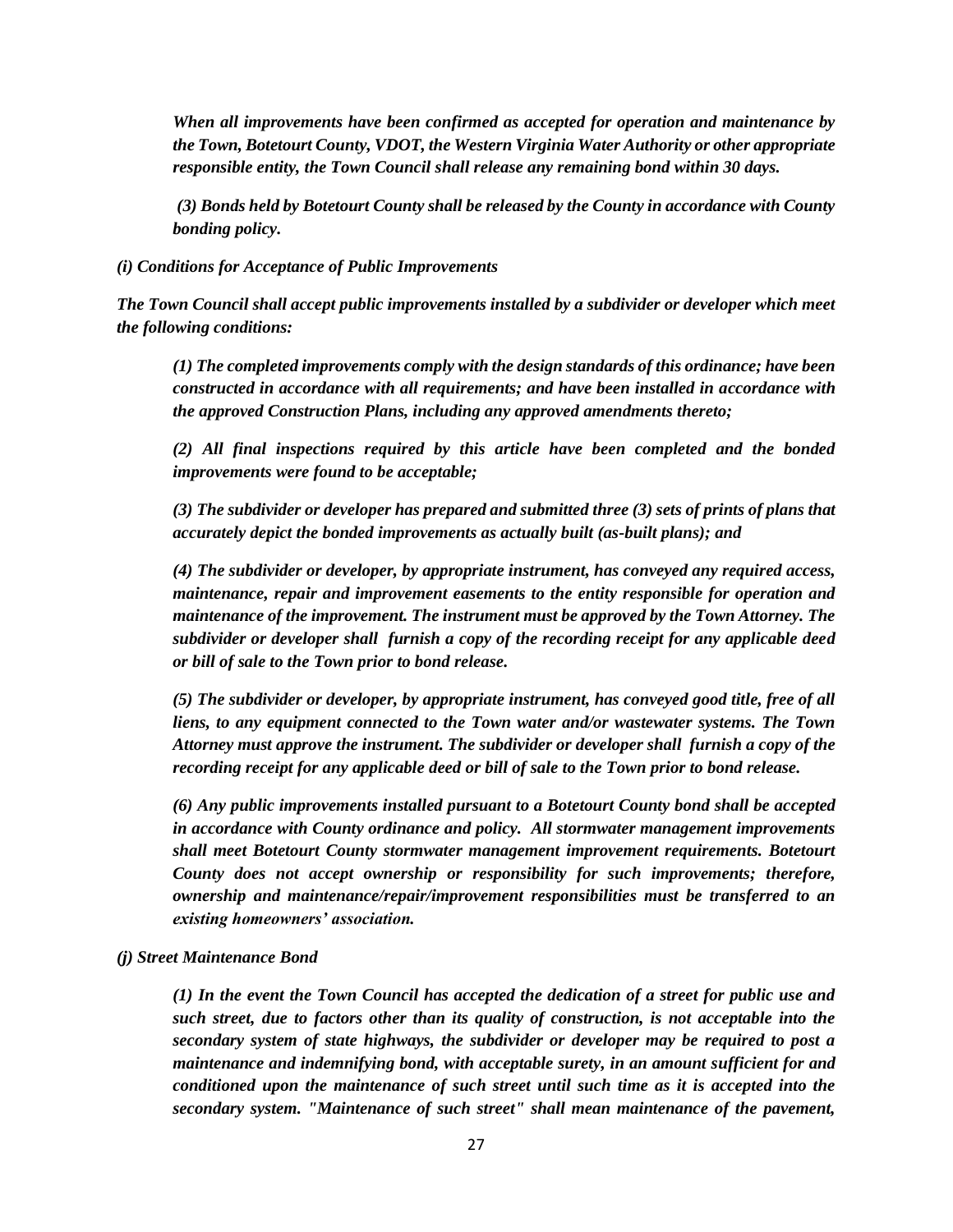*curb, gutter, drainage facilities, utilities or other improvements, including the correction of defects or damages and the removal of snow or debris, to keep such street reasonably open for public usage.* 

*(2) Streets to be dedicated to or maintained by Botetourt County shall meet the requirements of the County bonding policy. (Revised December 12, 2019)*

Sec. 21-106.1. Additional submissions.

Prior to final plat approval the agent may require the applicant to submit any of the following:

 (a) Deed of dedication and/or deed of easement for all rights of way, easements, or other estates or improvements which will be conveyed to the Town or County, or other entity, as a result of the subdivision.

(b) Any declaration of restrictive covenants applicable to the subdivision.

(c) Any property owners' association documents applicable to the subdivision.

(d) Any construction plans, profiles and/or specifications applicable to the subdivision, including water, sewer and storm management systems.

(e) As built construction drawings for all utilities or other facilities applicable to the subdivision.

Sec. 21-107. Recording of plat.

After approval of the final plat and the posting of the bond, where applicable, approval of the final plat shall be written by the agent on the face thereof. When thus executed and approved as herein specified, the plat shall be filed and recorded in the office of the clerk of the circuit court and indexed under the names of the landowners signing the statement specified in section 21-105 and under the name of the subdivision.

Sec. 21-108. Effect of plat recordation.

Recordation of the final plat with the clerk of the circuit court shall operate to transfer, in fee simple, to the Town or County such land or portion of the premises platted as is on such plat set apart for public streets, or other public use and to transfer to the Town or County any easement indicated on such plat to create a public right of passage over same. Rights of subdividers of land that have been validly reserved are not to be affected.

Sec. 21-108.1. Deeds.

Deeds conveying lots within an approved subdivision must contain the following language where applicable:

All streets in this subdivision do not meet the standards necessary for inclusion in the system of state highways and will not be maintained by VDOT and are not eligible for rural addition funds or any other funds appropriated by the General Assembly and allocated by the Commonwealth Transportation Board.

Sec. 21-109. Changes in approved plat.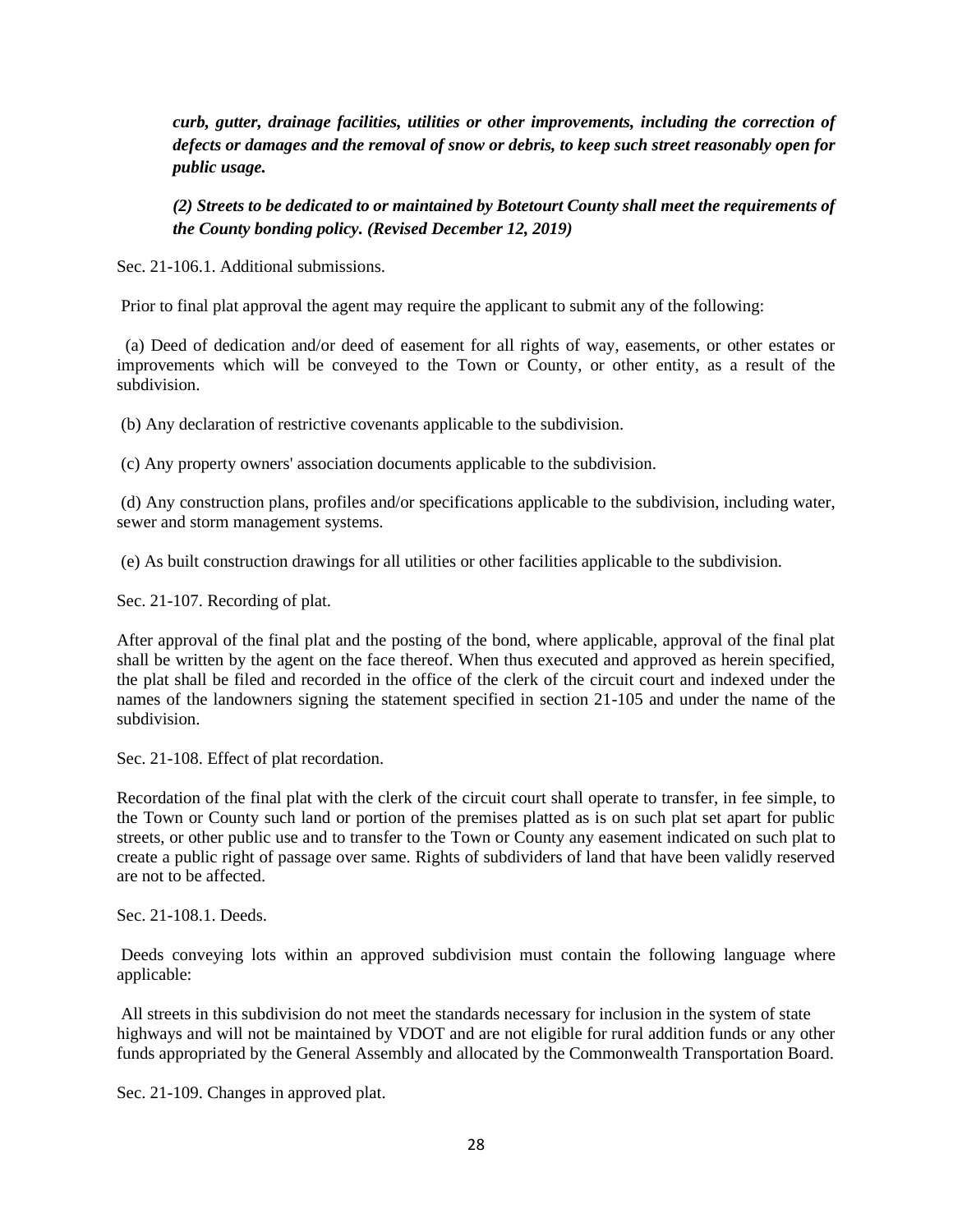(a) No change, erasure or revision shall be made on the final plat, nor on accompanying data sheets, after approval of the agent has been endorsed in writing on the plat or sheets, unless authorization for such changes has been granted in writing by the agent.

(b) For any change in a map of an approved or recorded subdivision plat, if such change affects any street layout shown on such map, or area reserved thereon for public use, or any lot line, or if it affects any map or plan legally recorded prior to the adoption of this Section, such parcel shall be approved by the agent by the applicable procedures, rules and regulations for a subdivision approval as provided for herein.

Sec. 21-110. Vacation of recorded plat.

Any plat recorded, or part thereof, may be vacated with the consent of the Town Council and the owners, as specified in section 15.2-2271 of the Code of Virginia. In cases where any lot has been sold, the plat or part thereof may be vacated according to either common agreement of all lot owners on the plat indicated by a written statement or by ordinance of the Town Council, as specified in 15.2-2272.

Secs. 21-111--21-120. Reserved.

ARTICLE V.

### STANDARDS

Sec. 21-121. Application of article.

The provisions of this article shall apply to any subdivider of any tract of land in the Town of Fincastle and any subdivider shall submit a plat of a subdivision. The provisions of this article shall apply to any developer of any tract of land in the Town and any developer of land shall submit a site plan. The provisions of this article may be superceded by proffers or special exception conditions in cases where they are more stringent or impose a higher standard. Standards for public improvements, including water and sewer systems, adopted by the Town as part of this article shall govern the design, construction and operation of such systems or facilities.

Sec. 21-122. Land suitability.

(a) Suitability of land in flood plains. All proposed subdivision activities in land determined to be within a one-hundred-year flood plain shall be governed by the regulations of the Virginia Uniform Statewide Building Code and the state Health Department as well as the FEMA regulations of the U.S. Government and the Fincastle Zoning Ordinance.

(b) Drainage. To ensure development of lots containing sufficient land upon which to place structures without impeding natural drainage, the subdivider shall provide elevation and flood profiles as may be required by the agent or the Planning Commission.

Sec. 21-123. Improvements generally.

(a) All required improvements shall be installed by the subdivider at his cost. In cases where specifications have been established by the VDOT for streets, curbs and the like, such specifications shall be followed. The minimum surface treatment for all new road construction shall be in accordance with current Virginia Department of Transportation specifications with a minimum of two-inch compacted surface thickness. The subdivider's performance bond shall not be released until construction subject to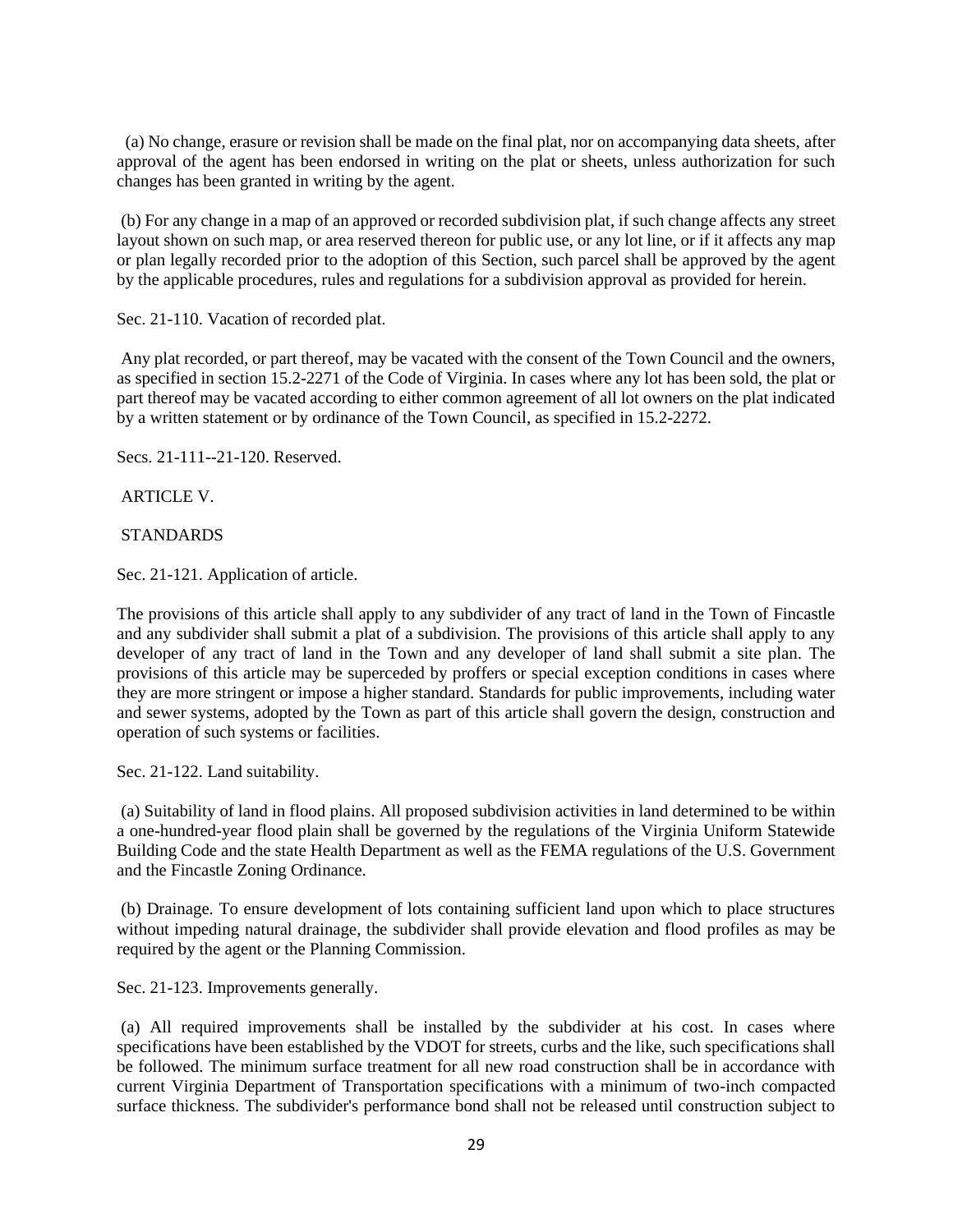VDOT specifications has been inspected and approved by the highway engineer. All improvements shall be in accordance with the requirements contained in this article.

 (b) The subdivider shall provide all requested information needed to determine what improvements are necessary to properly develop the subject property, including contour intervals, drainage plans and flood control devices. The subdivider may also be required to provide plans for all such improvements, together with a certified engineer's statement that such improvements, when properly installed, will be adequate for proper development. The agent and engineer shall then approve or disapprove such plans. The subdivider shall also provide any other information required by the Virginia VDOT.

Sec. 21-124. Building sites generally.

The site of buildings constructed within a subdivision shall be in accordance with the following:

(1) Building setback. The building setback for each lot shall conform to the provisions of the Zoning Ordinance.

 (2) Building line. The building line shall be designated by the subdivider and reflected on the plat. This line shall not be closer to the street line than the setbacks required by the Zoning Ordinance.

(3) Lot sizes. Lot sizes shall conform to the regulations of the use district in which located, as specified in the Zoning Ordinance.

 (4) Lot arrangement, design and shape. The lot arrangement, design and shape shall be such that lots will provide satisfactory and desirable sites for buildings, be properly related to topography and conform to requirements set forth herein. Lots shall not contain peculiarly shaped elongations solely to provide necessary square footage or frontage which would be unsuitable for normal purposes.

(5) Lots to abut on street. Each lot shall abut on and be accessed from a street dedicated by the subdivision plat, or on an existing publicly dedicated state-maintained street, or on a street which has become public by right of use and is state-maintained or on a private street permitted by this Section and/or the zoning ordinance. If the existing streets are not fifty (50) feet in width, the subdivider shall make provisions in the deeds to the lots for all buildings to be so constructed as to permit the widening by dedication of such roads or streets to a width of fifty (50) feet.

(6) Corner lots. Corner lots shall have extra width sufficient for maintenance of required building lines on both streets, as required by the agent.

(7) Side lines. Side lines of lots shall be approximately at right angles or radial to the street line.

 (8) Remnants. All remnants of lots below minimum size left over after subdividing of a tract must be added to adjacent lots or otherwise disposed of, rather than allowed to remain as unusable parcels.

 (9) Separate ownership. Where the land covered by a subdivision includes two (2) or more parcels in separate ownership and the property line divides one or more lots, the land in each lot so divided shall be transferred by deed to single ownership, simultaneously with the recording of the final plat. Such deed is to be deposited with the agent and held with the final plat until the subdivider is ready to record such plat, and they both shall then be recorded together.

Sec. 21-125. Water and sewer systems.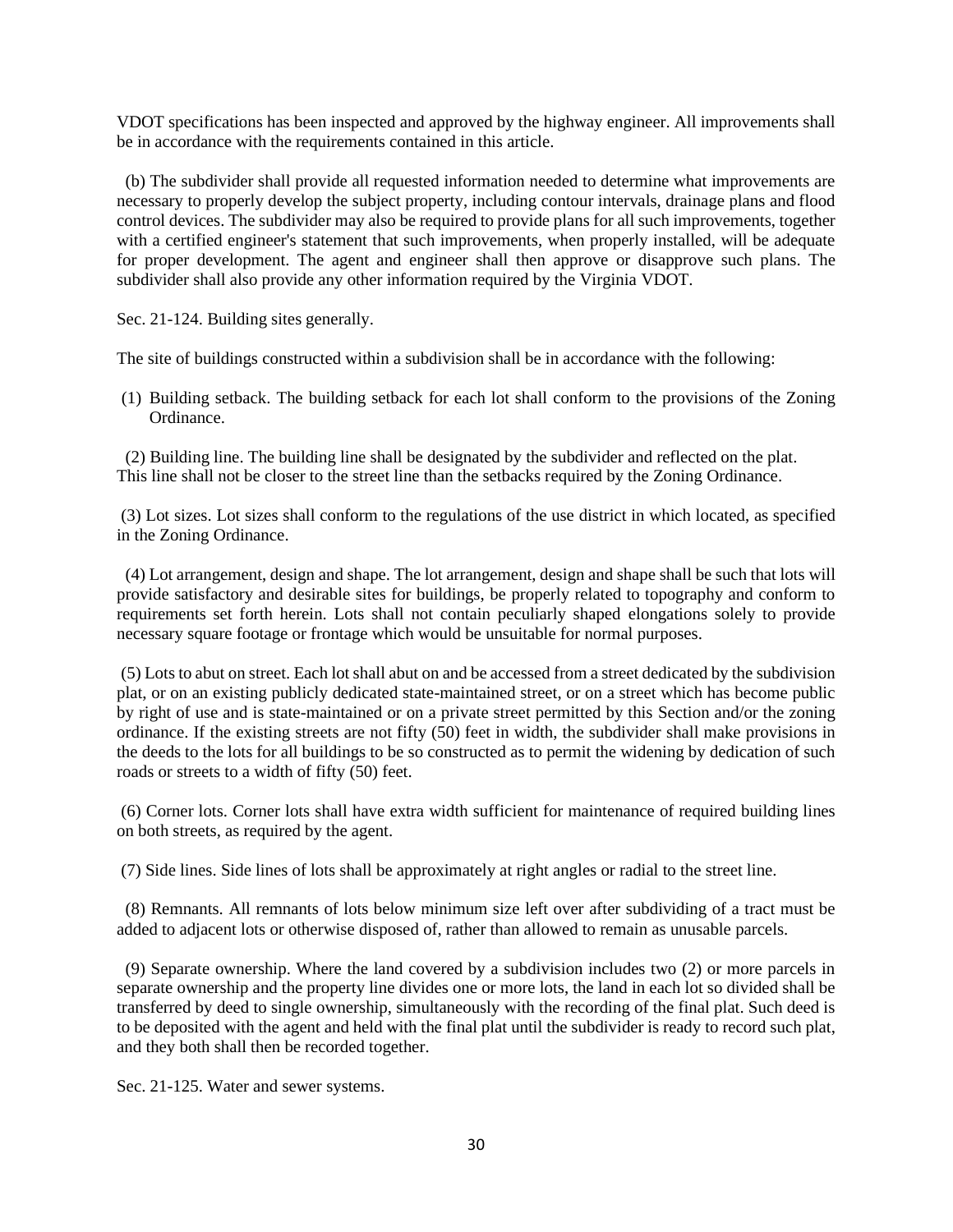(a) In subdivisions where septic tanks or individual wells are contemplated, the agent may require that the lot areas be greater than those required in this Section. If the Health Department determines that there are factors of drainage, soil condition or other conditions to cause potential health problems, the agent shall require that data from percolation or soil analysis tests be submitted as a basis for making decisions upon subdivisions containing septic tanks as a means of sewage disposal. A one hundred (100) percent or greater reserve septic drainfield shall be employed when required by the health official.

 (b) Nothing in this section shall prevent the installation of privately owned water distribution systems or sewage collection and treatment facilities where Town facilities are not available; provided, that any such installation must meet all of the requirements of this Section, of the Town Comprehensive Plan, the Zoning Ordinance, the State Water Control board, the state Health Department and any other state or local agency having authority over such installations.

Sec. 21-126. Utility standards.

All utilities shall meet all Town, County and state requirements.

Sec. 21-127. Vegetation.

All subdivision and site plans shall be designed to encourage the preservation of existing trees of six (6) inches caliper at breast height or larger. A landscape plan shall be developed in accordance with the zoning ordinance and other adopted Town ordinances and criteria.

Sec. 21-128. Soils.

Soils and/or geotechnical reviews are required for all applicable subdivision and development activities. The extent of these reviews is to be directly related to the quality of the in-place materials as they relate to engineering applications. The purpose of such reviews is to identify those tracts of land or building sites, or parts thereof, where Class III or Class IV soil classifications exist in order that any foreseeable problems affecting health safety or general welfare are addressed. This requirement can be satisfied with as little as a soils map and interpretations or as much as detailed geotechnical report as required by the agent or planning Commission. Soils maps shall be submitted at scales of not less than one (1) inch equals two hundred (200) feet. All studies shall be prepared by a certified professional soil scientist or other qualified professional such as a professional engineer or professional geologist registered in Virginia.

Sec. 21-129. Drainage.

When required by this Section or other Town, County or state regulations, drainage and/or storm water management systems shall be provided by means of culverts, ditches, catch basins, cross drains, curbs and gutters, ponds, swales and any other facilities that are necessary to provide adequate drainage and disposal of surface and storm waters from or across all streets and adjoining properties.

Adequate drainage must have the hydraulic characteristics necessary to convey stormwater runoff from the contributing watershed, or portion thereof, for a specified rainfall event.

The design of an adequate drainage system must (a) account for both off-site and on-site stormwater runoff; (b) honor natural drainage divides; and (c) convey stormwater runoff discharge into an adequate channel. An adequate channel shall be defined as a natural or manmade channel or pipe which can convey the stormwater runoff without overtopping its banks, surcharging the system, or creating erosive velocities. Adequate drainage must also include provisions for overland relief to accommodate stormwater runoff in excess of the design storms without damaging or endangering adjacent structures.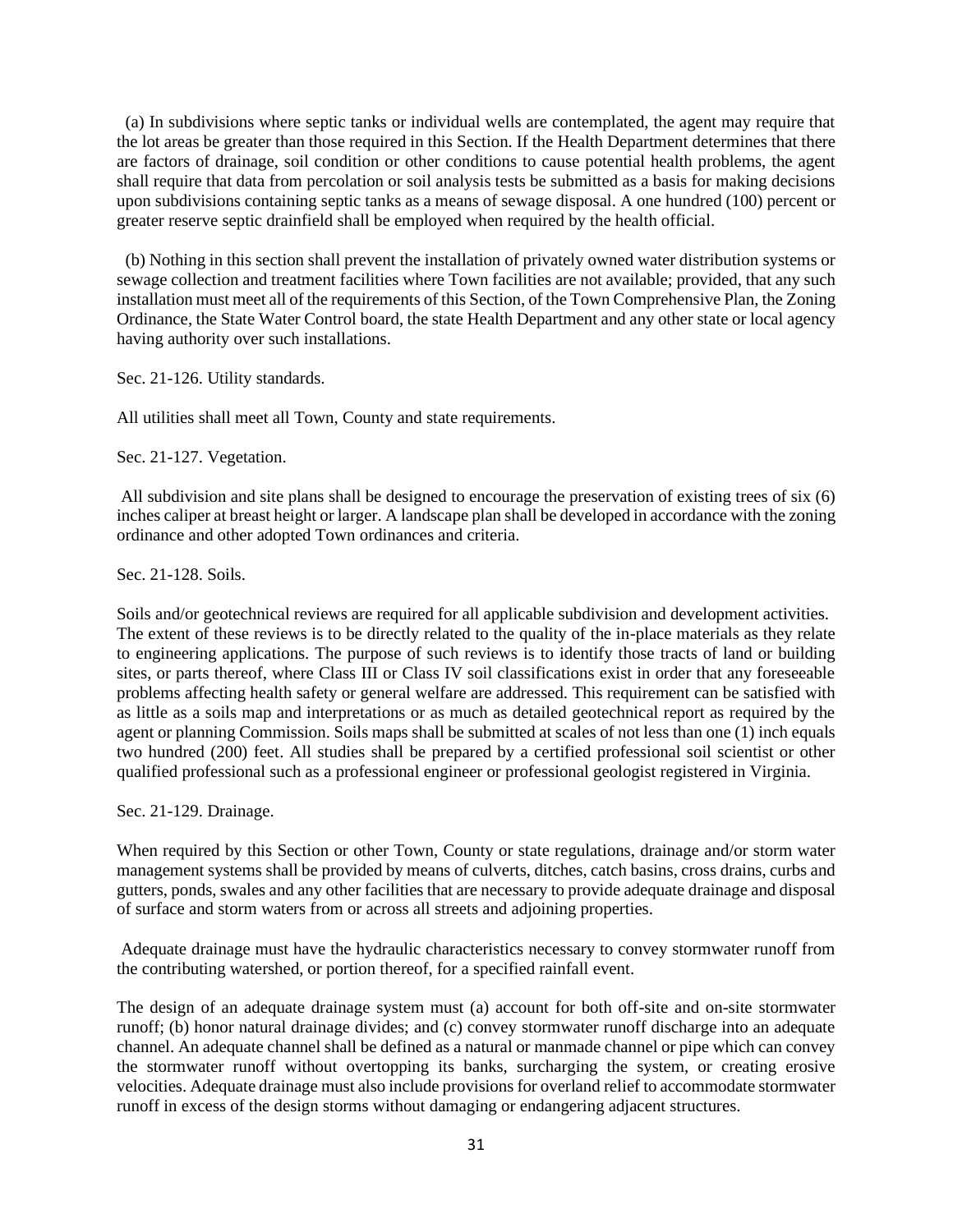Proposed drainage systems which are designed to convey concentrated off-site stormwater runoff across the project shall be located within a dedicated drainage easement.

The objective of the Town of Fincastle is to promote water quality provisions within the drainage system design of all proposed developments as contained in best management practices published by the State of Virginia in order to avoid extensive water quality monitoring and inspection.

Except where otherwise prescribed, the design provisions of the most current adopted VDOT Drainage Manual and Virginia Erosion and Sediment Control Handbook shall apply.

Sec. 21-130. Erosion and sediment control.

Proposed subdivisions shall meet the applicable requirements of Section 10 of this Code and the subdivider shall submit a Town or County approved land-disturbing permit to the agent prior to the submission of the subdivision plat.

Sec. 21-131. Easements.

The agent may require that easements for drainage through adjoining property be provided by the subdivider. Easements shall be provided for water, sewer, power lines and other utilities in the subdivision.

Sec. 21-132. Fire protection.

The installation of adequate fire hydrants, adequate water mains and adequate water storage facilities shall be at locations approved by the Town.

Sec. 21-133. Blocks.

 (a) Length. The maximum length of subdivision blocks generally shall be one thousand two hundred (1,200) feet and the minimum length of blocks on which lots have frontage shall be five hundred (500) feet.

(b) Width. Blocks in subdivisions shall be wide enough to allow two (2) tiers of lots minimum depth, except where fronting on major streets or prevented by topographical conditions or size of the property, in which case the agent may approve a single tier of lots of minimum depth.

(c) Orientation. Where a subdivision adjoins a major road, the agent may require that the greater dimension of the block shall front or back upon such major thoroughfare to avoid unnecessary ingress and egress.

 (d) Business or industrial use. Blocks intended for business or industrial use shall be designed specifically for such purposes, with adequate space set aside for off-street parking and delivery facilities.

Sec. 21-134. Streets.

 (a) General requirements. Except where specifically waived elsewhere herein, or permitted by the zoning ordinance, each lot within a subdivision shall be served by a publicly dedicated and state maintained street. New streets shall conform to the standards and regulations of the VDOT and to this section. All approvals and inspections of streets will be coordinated with the Virginia Department of Transportation, the Fincastle Comprehensive Plan and any applicable proffers or special exception conditions.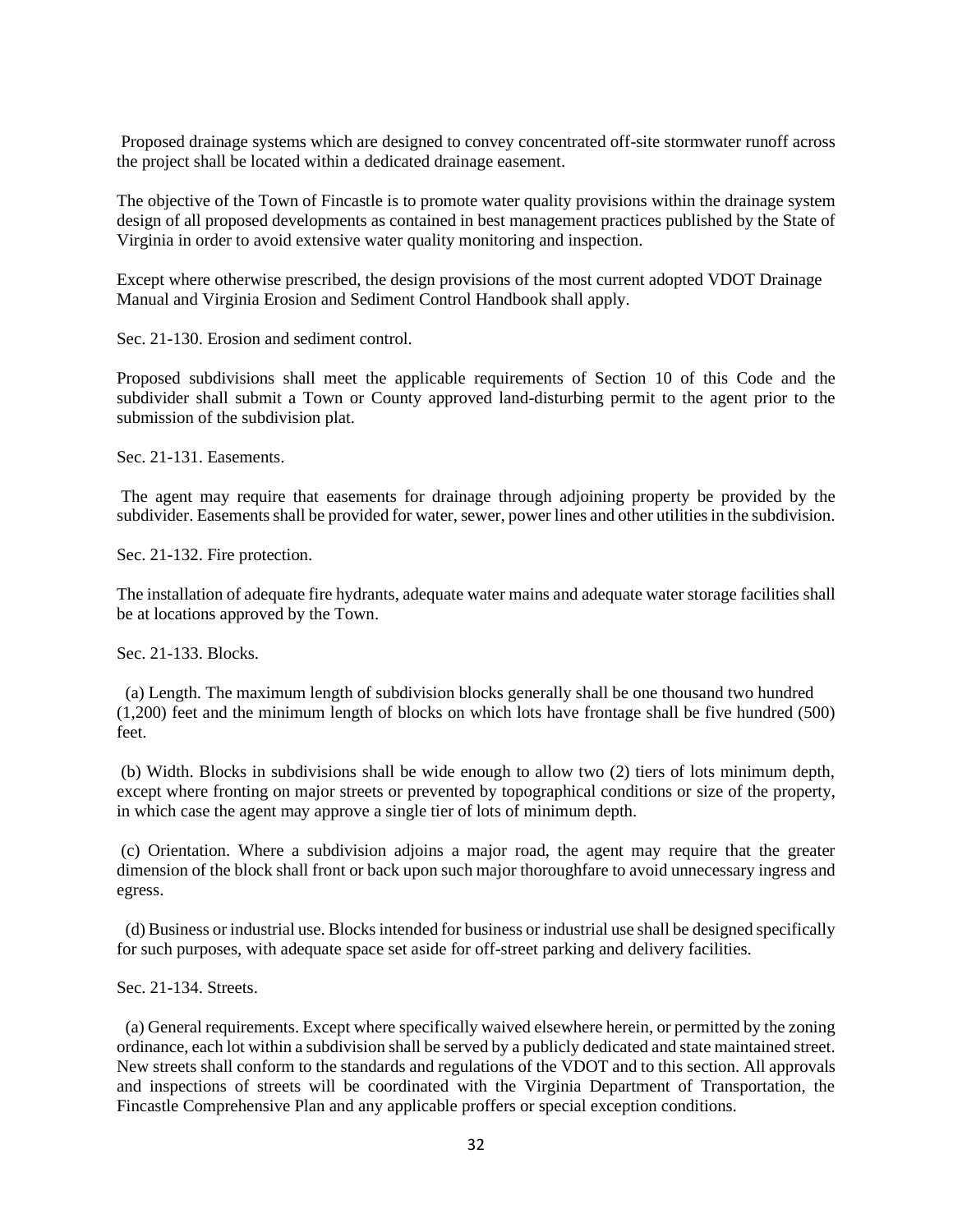(b) Alignment and layout. The arrangement of streets in new subdivisions shall make provision for the continuation of existing streets in adjoining areas. Where, in the opinion of the agent or the Planning Commission, it is desirable to provide for street access to adjoining property, whether or not there are existing streets in such adjoining property, proposed streets shall be extended by dedication to the boundary of such property. Half streets along the boundary of land proposed for subdivision shall not be permitted.

 (c) Service drives, right-of-way widths. Whenever a proposed residential or nonresidential subdivision contains or is adjacent to a limited-access highway or expressway, provision shall be made for a service drive or marginal street approximately parallel to such right-of-way at a distance suitable for an appropriate use of the land between such highway and the proposed subdivision. Such distances shall be determined with due consideration of the minimum distance required for ingress and egress to the main thoroughfare. The right-of-way of any major highway or street projected across any railroad, limitedaccess highway or expressway shall be of adequate width to provide for the cuts or fills required for any future separation of grades.

 (d) Approach angle. Major streets shall approach the major or collector streets at an angle of not less than eighty (80) degrees, unless the agent, upon recommendation of the highway engineer, shall approve a lesser angle of approach for reasons of contour, terrain or matching of existing patterns.

(e) Minimum widths. The minimum width of proposed streets, measured from lot line to lot line, shall be in accordance with regulations established by VDOT standards. If an existing street is to be utilized, the Commission may require the developer to dedicate land sufficient to widen the right-of-way if such widening is related to needs generated by the proposed development.

(f) Grading and paving. Grading and paving of all streets dedicated to public use shall be in accordance with regulations established by the state department of highways and transportation.

(g) Cul-de-sacs. Minor terminal streets (cul-de-sacs), designed to have one end permanently closed, shall not be longer than necessary to service a maximum of twenty-five (25) dwellings and in no case longer than one thousand two hundred fifty (1,250) feet for public roads to the beginning of the turnaround. Each cul-de-sac must be terminated by a turnaround in accordance with VDOT standards.

(h) Alleys. Alleys should be avoided wherever possible, except in traditional neighborhood districts as provided by the zoning ordinance. Dead-end alleys, if unavoidable, shall be provided with adequate turnaround facilities as determined by the state department of highways and transportation.

There shall be no reserve strips controlling access to streets.

(i) Private streets. There shall be no private streets platted in any subdivision, except as may be permitted by this Section or the zoning ordinance. All streets that are not constructed to meet the standards necessary for inclusion in the system of state highways will be privately maintained and will not be eligible for acceptance into the system of state highways unless improved to current VDOT standards with funds other than those appropriated by the General Assembly and allocated by the Commonwealth Transportation Board.

(j) Names. Proposed streets which are obviously in alignment with other already existing and named streets shall bear the names of the existing streets provided that a continuous path of natural travel is maintained. Prior to acceptance, all proposed new street names shall be reviewed by the E-911 coordinator to ensure that the names are in compliance with the Botetourt County street naming, signing and building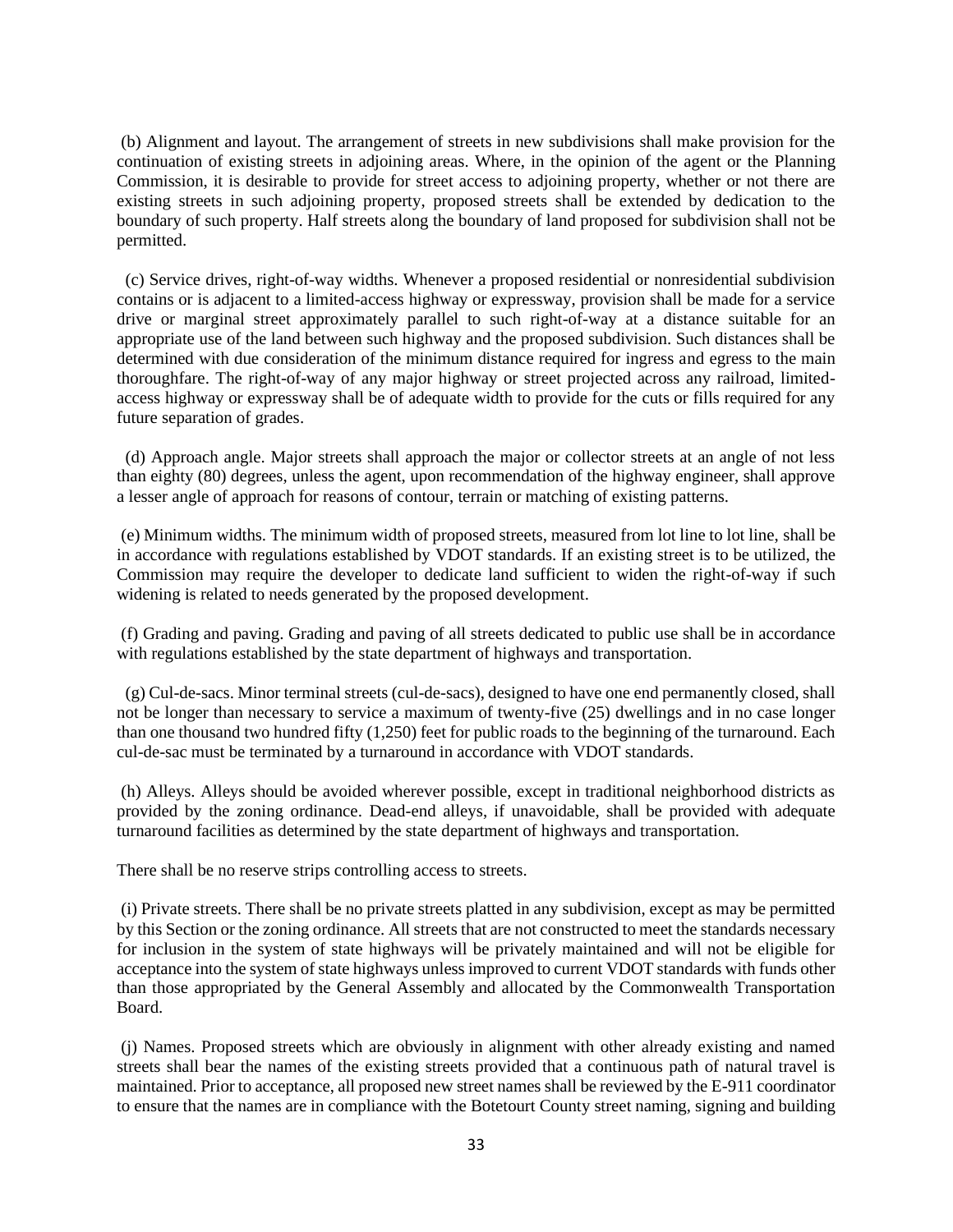numbering article. In no case shall the names of proposed streets duplicate existing street names in the Town, nor shall they duplicate street names of adjoining jurisdictions, if such names might conflict with the delivery services of the United States Postal Service in that location. The use of the suffix street, avenue, boulevard, drive, way, place, lane or court to circumvent the intent of this paragraph is prohibited. Street names shall be indicated on the preliminary and final plats and shall be approved by the agent. Names of existing streets shall not be changed except by approval of the Town Council.

(k) Identification signs. Street identification signs of a design approved by the Virginia Department of Transportation shall be installed at all intersections by the subdivider prior to occupancy of any residence thereon.

 (l) Grades. The grades of streets shall be in accordance with specifications established by VDOT and such grades as submitted on subdivision plats shall be approved by VDOT prior to final action by the agent. Whenever feasible, street grades shall not exceed ten (10) percent and in no case shall they exceed grades prescribed by the standards of VDOT.

 (m) Access and egress. Where a proposed subdivision will border on or include frontage on an existing or proposed primary arterial, the agent may require that access to such street be limited by one of the following means:

 (1) The subdivision of lots so as to back onto the primary arterial and front onto a parallel local street; no access shall be provided from the primary arterial, and screening shall be provided in a strip of land along the rear property line of such lots.

(2) A series of cul-de-sacs, U-shaped streets or short loops entered from, and designed generally at, right angles to such a parallel street, with the rear lines at their terminal lots backing onto the primary arterial.

(3) A marginal access or service road separated from the primary arterial by a planting or grass strip and having access thereto at suitable points.

Sec. 21-135. Monuments.

(a) All minor subdivisions shall be monumented in accordance with "Minimum Standards and Procedures for Land Boundary Surveying Practice" (18 VAC 10-20-370).

(b) All major subdivisions shall be monumented as follows:

 (1) The outside boundary of the tract being subdivided shall be monumented in accordance with "Minimum Standards and Procedures for Land Boundary Surveying Practice" (18 VAC 10-20-370). In addition, the substance and size of each monument found shall be noted on the final plat of the subdivision. All replacement monuments set shall meet the requirements for new division corners as set forth below.

 (2) All new division corners shall be monumented with solid iron or pipe not less than one-half (½) inch in diameter and twenty-four (24) inches long, driven so as to be flush with the finished grade, and capped with metal or plastic stamped with the surveyors name, initials, and/or license number so as to distinguish monuments set by the original surveyor from replacement monuments set by others. Where conditions do not allow the specified monument to be placed as required at the lot corner, the corner shall be marked as appropriate to the conditions and the specified monument shall be set on line as near to the corner as conditions allow and such location shall be noted on the final plat, or the schedule of monumentation subsequently recorded, as appropriate.

(3) All major subdivisions with bonded improvements shall meet the following requirements.